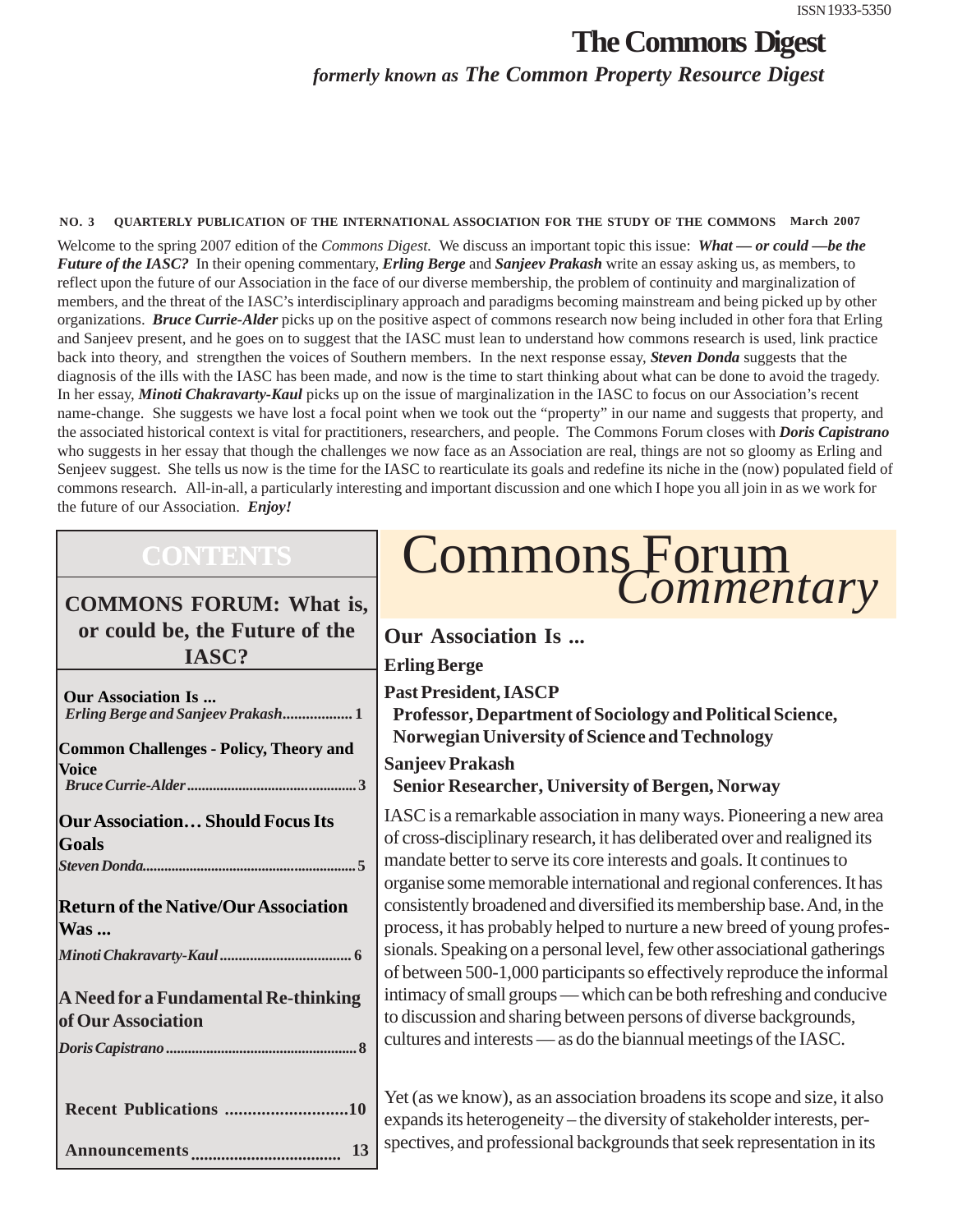### **The Commons Digest**

#### *Formerly* **The Common Property Resource Digest**

*Published with support from the Ford Foundation*

> *Editor* Alyne E. Delaney



# **International Association for the**

### **Study of the Commons**

*formerly the International Association for the Study of Common Property*

#### **Current Officers**

President: Owen Lynch President Elect: Ruth Meinzen-Dick Immediate Past President: Narpat S. Jodha

#### **Council**

Doris Capistrano Frank Matose Leticia Merino Calvin Nhira Dianne Rocheleau Doug Wilson

**Executive Director** Michelle Curtain **Commons Digest Editor** Alyne Delaney **Information Officer** Charlotte Hess

#### **Conference Coordinators**

#### **2007 Regional Meetings**

#### **North Americ Region**

Newfoundland Murray Rudd Mezoamerica and Caribe Edwin Castellanos

#### © *2000 IASCP*

#### **WWW.IASCP.ORG**

forums and executive bodies. Our Association continues to witness an expansion from the original, researchoriented membership to include an increasing number of practitioners, organisational representatives and policymakers. While this expanding diversity may be advantageous in furthering the Association's influence and purposes, how the transformation of membership will affect our collective priorities, internal democracy, organisational character and, not least, power structure, are matters that should concern us all.

The International Association for the Study of Commons started primarily as a network of various social science researchers (including economists) with an interest in natural resources. But also a few natural scientists with an interest in people were part of the network from the start. The work of its members and that of others ultimately transformed the field of commons studies into a broad, coherent platform for theoretical and applied research as well as policy analysis and prescription. As Past-President Narpat Jodha puts it in the first issue of *The Commons Digest*, through its conceptual and empirical work IASC helped replace the dominant "tragedy of the commons" scenario with an "opportunity of the commons" paradigm. Now the Association has broadened its substantive field from the study of environmental resources managed as common property to include all commons, tangible and intangible. Simultaneously, some members have engaged with emerging research fields relating to the global 'commons' (though this has generated at least some, probably healthy, controversy).

As our substantive horizons broaden we have simultaneously welcomed new kinds of members – policymakers, donor representatives, and others whose primary fields are in practice and policy. This expansion will bring into the Association more diversity, varied experience and differentiated perspectives (though being very diverse and international right from the early 1990s, we were not lacking here!). But the same trend also raises many issues about the roles of researchers and practitioners that, we feel, need to be reflected on and discussed in relation to the Association's core aims.

One key issue concerns continuity and marginalization of parts of the membership. General meetings of the Association are structured around its conferences, which are primarily about presenting research papers and results and so are dominated by researchers. Practitioners and policy people may hop across sessions and even partici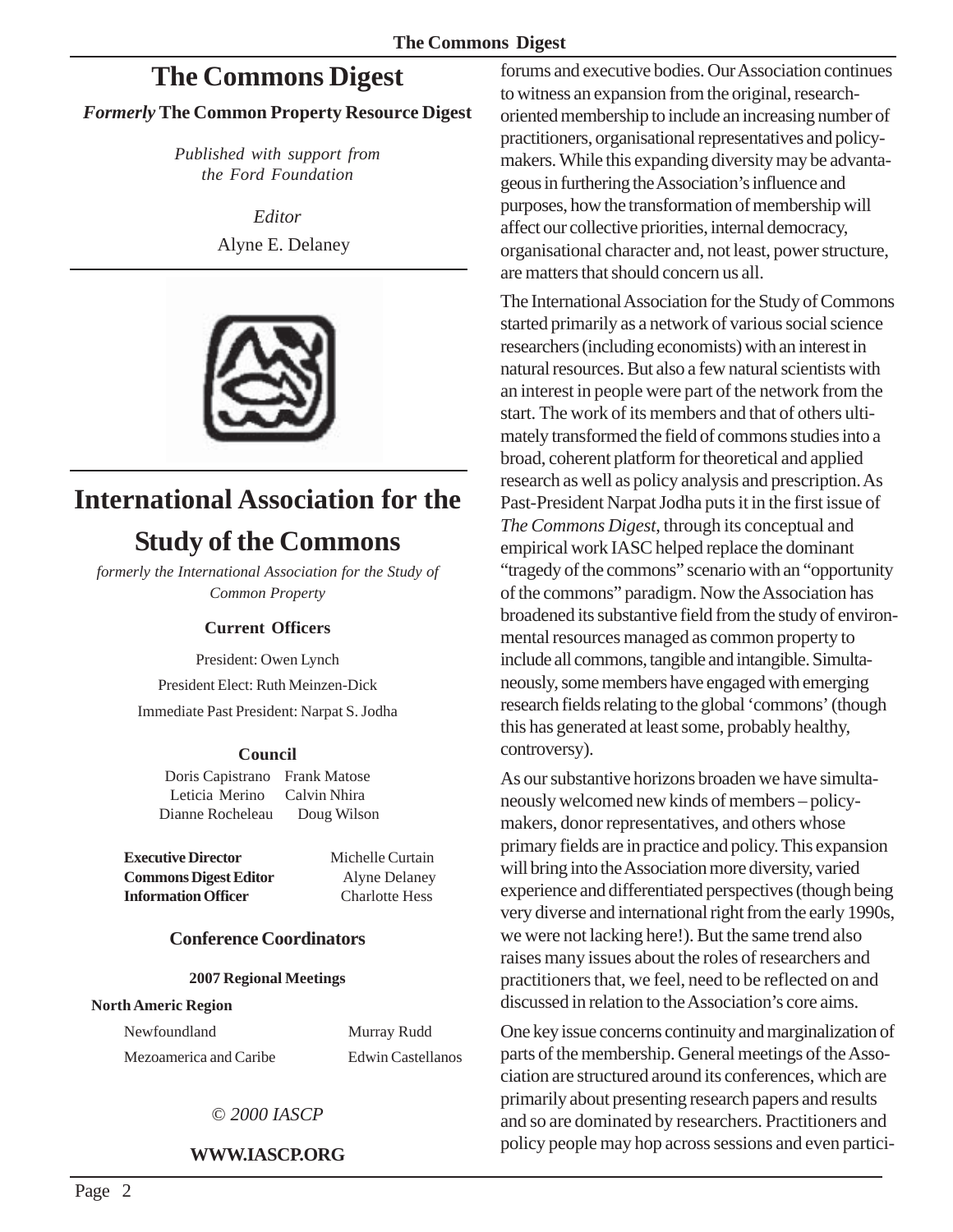pate in some, but they are not at centre stage. Indeed, some might argue that practitioners are thus being marginalized at the conferences. Beneath the surface, however, there is a different dynamic at play. Many foundations and donor organizations support large policy and practice-based projects, mostly in developing countries, which are relevant to IASC's goals. Researchers employed by such projects usually find support to attend IASC's conferences as part of these projects. This creates interest, diversity and breadth of participation at conferences, but it also means there is a substantial "floating" membership and turnover in participation from one conference to the next.

Another group of "floating" members consists of young researchers and junior faculty members from North America and Europe. With limited travel funding, they must choose the conferences they attend carefully. Most people in this group attend an IASC conference only when they are working on a related project and believe they will derive substantial benefit from travelling the long distances that are often involved. For many of this group also, the first IASC experience may well be the last. So, while many former members who return to IASC's conferences after a longish gap are accused of "free riding" (flippantly, we hope!), maintaining a consistent, unbroken membership in the Association can be an acute problem for many. Clearly, some of the issues of sporadic, lapsed or just plain lack of membership, so often mentioned at conferences, are related to this problem.

If this is the case for junior faculty and research project staff, what about the senior researchers? It is true that quite a few of them have managed to return to the Association's conferences over the years, probably by learning to juggle with complex itineraries. However, funding for basic, long-term research on the commons, which some of them have successfully led over recent years, remains scarce and uncertain. Most such research exists in a handful of places, mainly in the USA and Canada. And senior researchers, inevitably, get older; many of ours may soon retire. So it would seem from the demographics of our Association that the research core is waning. Will practitioners and applied research project staff be able to fill this gap? Or do we require structures and incentives to retain and nurture our best researchers, especially the promising young ones?

Meanwhile, many of the young, innovative researchers who most often provide the fresh ideas and perspectives that the Association should value may begin to find it more beneficial to take their work to other conferences. As our

interdisciplinary approach and theoretical paradigms have gained acceptance mainstream associations have taken up topics close to our interests (for example, The European Association of Agricultural Economists), new specialised associations have taken parts of our topics and develop in new directions (International Society for New Institutional Economics (ISNIE)), and innovative workshops and specialised conferences abound: such as the workshops "Reinventing trust, collaboration and compliance in social systems" (April 2006) and "Various Approaches to Assessing the Evolution and Impact of Alternative Institutional Structures" (March 2007).

As the field of commons research broadens in all its diverse manifestations, will IASC perhaps be seen by such new networks as no longer a pivotal or novel enterprise, but just another group of researchers aging along with their association? We hope not.

Our perspective may seem an unduly pessimistic scenario to some readers. Perhaps the trends we have mentioned will change soon, or at least not peak in the same phase. For an association that values the engagement of its membership, not merely once every two years or so, but throughout its life and days, there is enough here to seriously consider and reflect upon. This contribution is intended as a small first step in that direction.

Erling.Berge@svt.ntnu.no & Sanjeev.Prakash@sfu.uib.no

# Commons Forum *Response*

**Common challenges - policy, theory and voice**

**Bruce Currie-Alder Senior Policy Analyst International Development Research Centre (IDRC) , Canada**

Berge and Prakash reflect on the role of IASC in light of the inclusion of commons research in other fora and increasing diversity in the IASC membership. Both of these trends are to be rejoiced yet force us to ponder the Association's future directions. Two decades of IASC have seen the commons transformed from a tragedy into an opportunity, from a rogue line of research into accepted practice. Given this success, one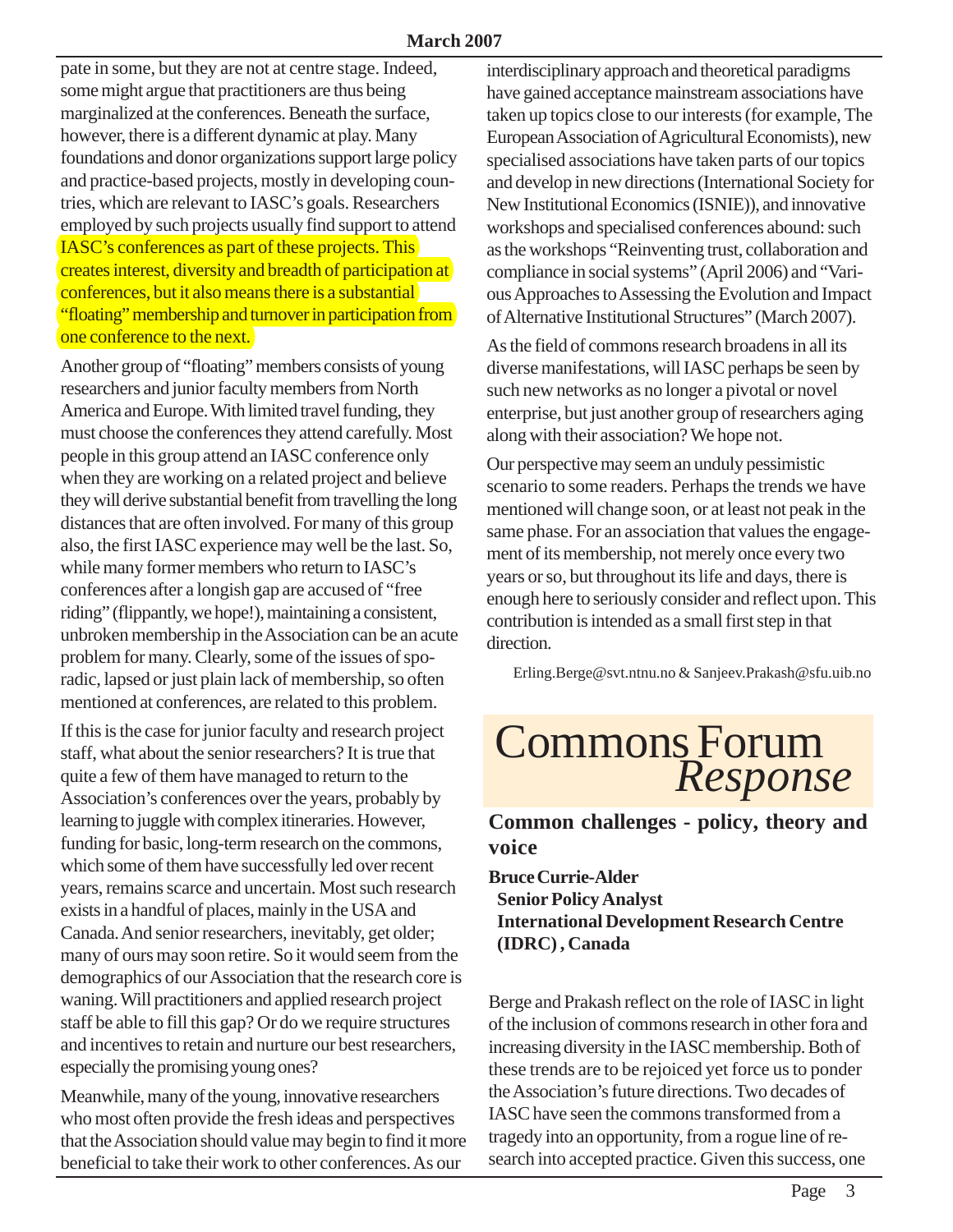IASC's conferences as part of these projects. This creates interest, diversity and breadth of participation at conferences, but it also means there is a substantial "floating" membership and turnover in participation from one conference to the next.

option is to simply disband IASC and allow its members to gravitate to other fora. Yet while the idea of the commons has gained currency elsewhere, the Association lies at the intersection of research and practice. To build on this position over the next two decades, IASC must understand how commons research is used, link practice back into theory, and strengthen the voices of Southern members.

 $\bigcirc$ 

First, IASC needs to understand how commons research is used. From the first critiques of Hardin's thesis, commons research has intended to inform policies that affect positive change in the quality of the commons and the lives of people that depend on them. Common property is a set of socially-evolved institutions to manage resources, thus commons research is inherently an applied field that involves people and policies. Much of attention has focused on understanding how existing institutions manage and maintain commons; yet little attention has been paid to how commons research is used, by whom, and to what purpose. How does IASC connect to the demand-side for research? How do policymakers learn about the commons? How do communities that depend on commons digest and act upon research? Taken seriously, such questions carry implications for how IASC structures and sets the agenda for its conferences. While other professional associations respond to pressures to 'publish or perish', IASC should encourage members to put research into use in order to enrich the commons. Good research and theory must lead to good practice.

Second, IASC must plug practice back into theory. The digital library of the commons contains numerous case studies, covering most regions of the world (the Middle East, North Africa and Central Asia are under-represented). Yet the rate of growth in case studies has not been matched by efforts to synthesis experience and build upon existing commons theory. The line between researcher and practitioner can and does blur, and the same people exercise these roles at different times in their career. Case studies leap from theory into the study of practice, while many members have themselves become policymakers. Yet the reverse linkage tends to be weaker. Particularly troubling is inability of commons

theory to address how to engage settings where enabling conditions are not present, and the mismatch between the slow task of setting up new institutions and the limited timescale of available research funding. IASC needs to feed practice back into theory, and reinvest in the theoretical foundation of commons research. One starting point is methods for commons research, such as controlled experiments to compare baseline data with changes in the quality of commons over time, as well as changes in the lives of people that depend on such commons. In short, practice must shape theory.

Third, IASC should strive to strengthen the voices of its members in the South.

The increasing diversity within the IASC membership includes a growing number of members based in developing countries. These members connect IASC to a diversity of local realities. The insights gathered from such settings help us to learn what works and what does not; to distinguish useful insights from that which is context-dependent. Commons theory can only be enriched through testing under a variety of social, economic and biophysical conditions. Where many parts of Europe and North America have already been enclosed, it is in developing countries where the commons are most under siege and the opportunities to put research into use are greatest. Research cannot be passive when the lives of poor women and men depend on the quality of, and access to, the commons. IASC should enable practitioners in the South to develop their own conceptual understanding of the commons, and act as a platform for Southern voices to be heard within the global policy debates on the commons.

Berge and Prakash are also concerned about the role of the IASC membership and its future. They call for more active participation beyond regional and global conferences and the CPR digest. This suggests an opportunity for members to engage in an ongoing dialogue through blogging or wikis on the IASC website. Embracing such technologies can capture some of the energy of the networking that occurs spontaneously at the conferences. Other options include facilitated discussions on the challenges mentioned above. IASC could also seek to arrange peer-to-peer mentoring among members with different locations, backgrounds or levels of experience. IASC does face an issue of succession planning. As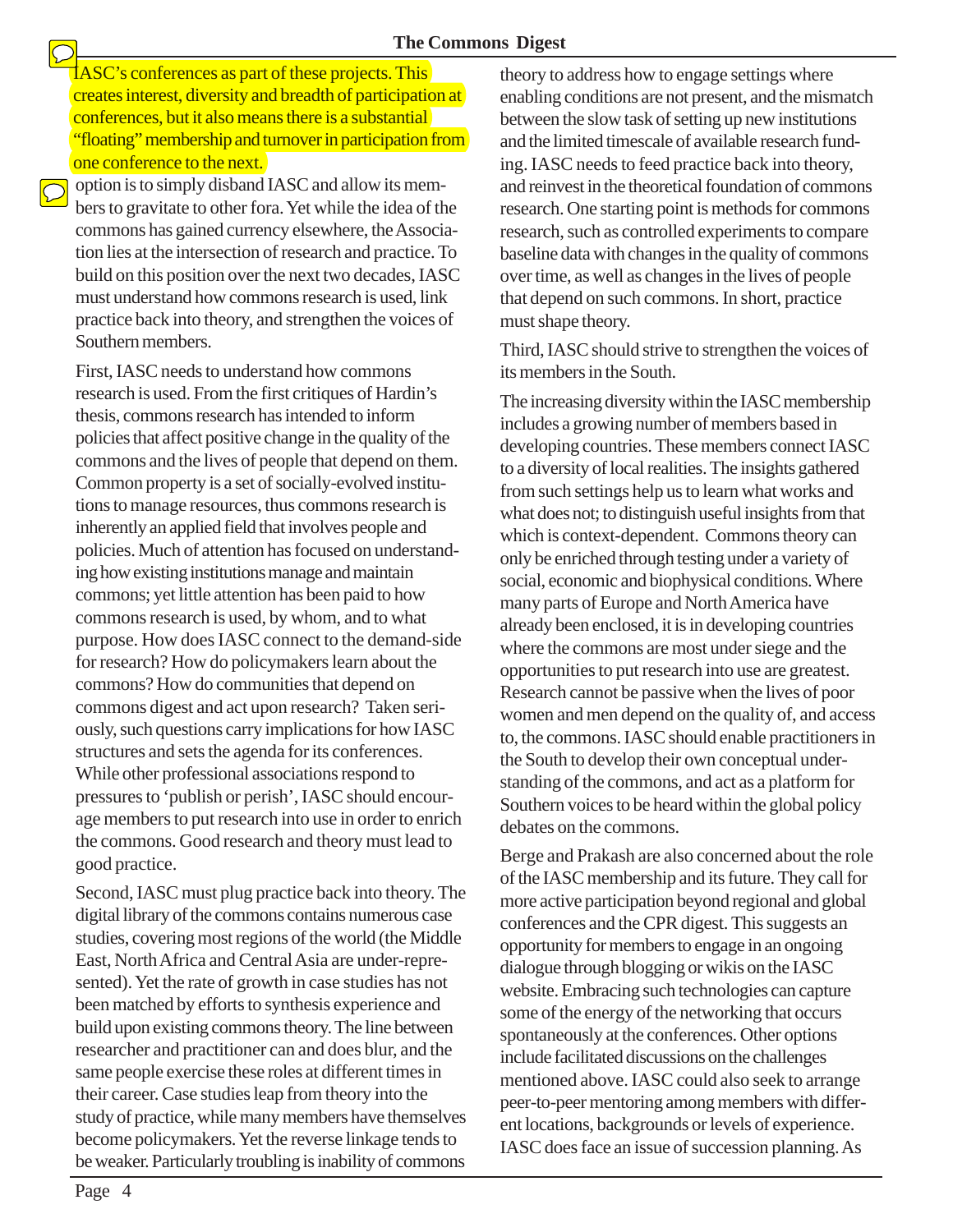original members approach retirement, there is a need to identify who and where are our younger members. What they are doing, and how to best engage and support them? Career paths in commons research are seldom linear, and will be less so in the future. There is a role for IASC in brokering mentoring relationships among members at different stages in their career in order to retain and nurture promising young members. An IASC focused on how research is used, linking practice back into theory, generating insights for both researchers and practitioners, which is also strengthening the voices of Southern members is an association I want to be a part of.

#### **Additional Reading:**

Julius Court and Simon Maxwell (2006) *Policy entrepreneurship for poverty reduction*. Warwickshire, UK: ODI and Practical Action Publishing.

Fred Carden (2005) Capacities, contexts, conditions: the influence of IDRC - supported research on policy processes. *Evaluation Highlight no. 5* [online] www.idrc.ca/evaluation

Jeffrey Sayer and Bruce Campbell (2003) *The Science of sustainable development*. Cambridge, UK: Cambridge University Press.

Stephen Tyler (2006) *Comanagement of natural resources: local learning for poverty reduction*. Ottawa, Canada: IDRC [online] http://www.idrc.ca/in\_focus\_comanagement/

bcurrie-alder@idrc.ca

# Commons Forum *Response*

#### **"OUR ASSOCIATION… Should Focus Its Goals"**

#### **Steven Donda, PhD. Department of Fisheries, Malawi**

Erling and Sanjeev's article on the current trends of performance and activities triggers one's mind to seriously think and reflect on the future on IASC. Certainly, the future of IASC does not look healthy at all. If IASC was a person, one would be tempted to say that IASC looks pale and needs serious diagnosis and medical prescriptions.

As stated by Erling and Sanjeev, the IASC started primarily as a network of various social science researchers (including economists) with an interest in natural resources, and few natural scientists that had an interest in people. Indeed, over the years the Association has seen its membership grow and become more diverse due to varying stakeholder interest and backgrounds. Of late it has been observed that the IASC membership has greatly shifted from being research oriented to practitioners, organisational representatives and policy-makers. On one hand, this diversity of membership and participation of such members at the biannual conferences provides a perfect platform for the researchers to bounce off their research findings and get feed back from the practitioners, while at the same time providing valuable information to the policy makers. After all the whole purpose of research is to create knowledge and provide information to the practitioners. While on the other hand, regardless of this diversity, IASC should still remain focused and concentrate on its original objectives, whereby, research comes first.

The future of IASC looks bleak as the analysis of attendance to the last few conferences indicate the presence of a substantial "floating" membership and an increasing number of young researchers, junior faculty members and "free riding" old members. The situation is exacerbated by the appearance on the international scene of new streamlined associations that have taken up interests and topics that are similar to those of IASC and have the potential to absorb the young and upcoming researchers as they build up their carreer paths.

It is the sprouting up of these new networks (such as Association for Evolutionary Economics; Association of Environmental and Resource Economists, etc) that will in the long-run erode the pivotal role that IASC plays in the study of the commons if nothing is done to protect IASC.

The analysis of attendance to the conferences also reveals the existence of a window of opportunity that could be utilised to promote or enhance capacity building among researchers in the study of commons. This is the appearance of foundations and donor organisations that support large policy and practice-based projects, especially in developing countries, which are relevant to IASC's goals. These organisations could be used to facilitate the nurturing of the young and innovative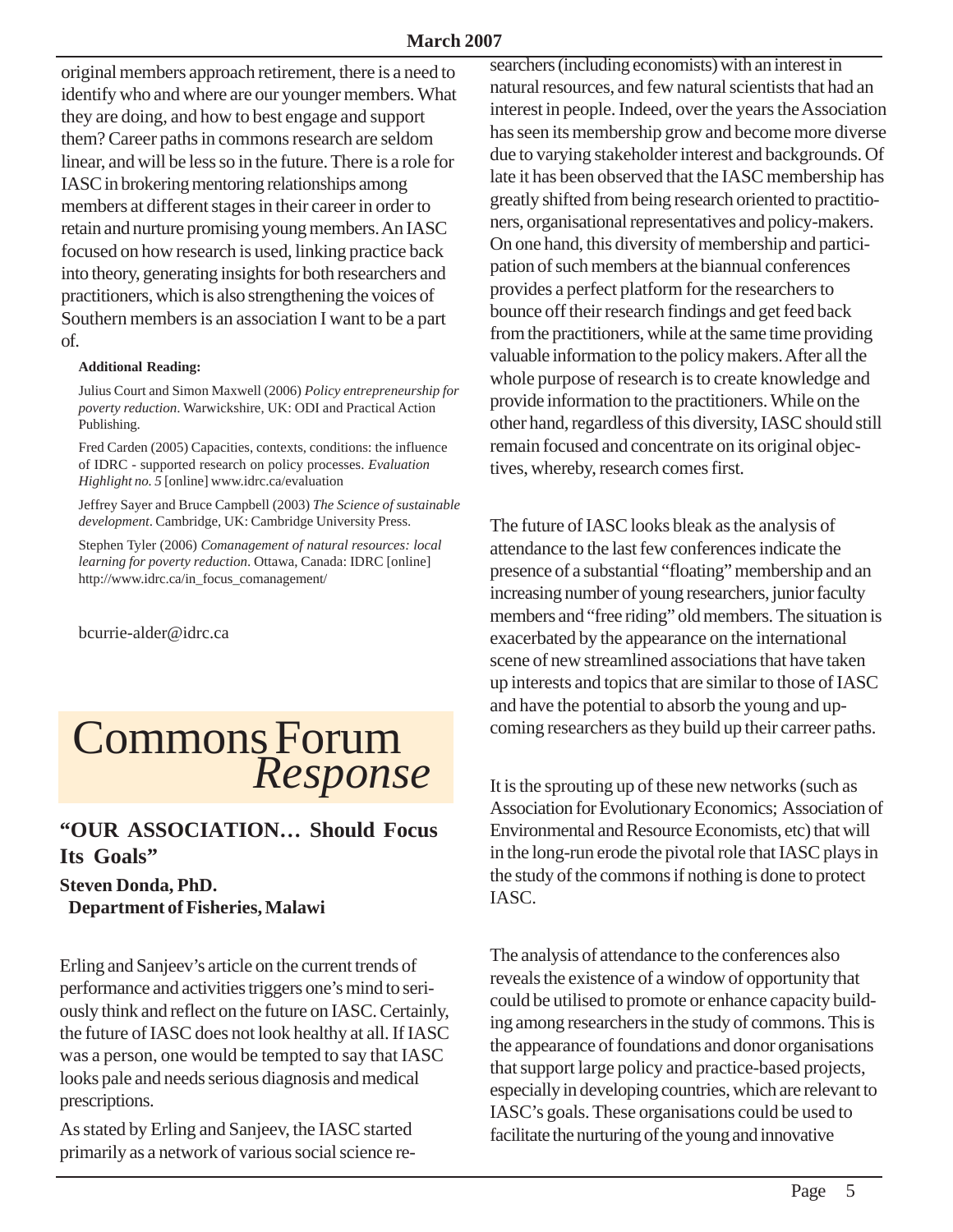researchers to remain in their fields of research that will contribute to the IASC's goals.

It is tempting at this stage to relate what is happening with IASC to what happens with an "open-access" commons. IASC has practically displayed the concept of open-access commons and its consequences, considering the fact that its membership has been open to all. However, this does not mean that IASC will go down the drain the Hardin way. There is a lesson that can be learnt from an article Feeny, Berkes, McCay and Acheson wrote in 1990 titled "The Tragedy of the Commons: Twenty-Two Years Later". In the article, they disagreed with Hardin and said the "tragedy" may start, but the outcomes will not always be the same. They further criticised Hardin by saying that his theory overlooked cultural factors, which would influence these resource users to come together after several years of declining resources, to seek ways on how to control the decline, and agree upon a set of rules of conduct, that would effectively limit exploitation. This is indeed the case with IASC now, the tragedy may have started, but the people like Erling and Sanjeev have noticed it and are flagging the problem to alert other members of the potential tragedy.

In my view, I feel this is the right time to seriously start thinking on what needs to be done to avoid the tragedy. As Erling and Sanjeev put it, it may be an unduly pessimistic scenario to some readers, but I find this to be one of the diagnostic features of the IASC sickness that calls for attention from all members. This response essay is meant to echo the concerns raised in the main article, and emphasize the need for IASC to focus on its original goals of research while at the same time providing a forum for the dissemination of research findings to various stakeholders.

sdonda@sdnp.org.mw

## Commons Forum *Response*

**'RETURN OF THE NATIVE' / OUR ASSOCIATION WAS…**

**Minoti Chakravarty-Kaul**

**Affiliated to Life Network - Researcher in Customary Law and Activist for Pastoral Rights in India**

 *"What's in a name? that which we call a rose By any other name would smell as sweet."* [Shakespeare : Juliet to Romeo]

How remarkably seamless this world could be, if only Shakespeare's words were true. However, we now know better, or perhaps worse. Names can spell tragic divides, not only between tribal peoples of yore, but perhaps even more vehemently today in so-called civilised societies. As a senior member of the IASC, and a participant in its growth over ever since its inception, I do not anticipate such drastic consequences over the loss of a single letter, but I would like to sound a note of discontent. After a long period of trying to shift from active research to a position of lobbying for rights in common property, the change in name provokes a feel of 'take-over' and a soft push along the path to being marginalised. Is something more going on than is apparent at present, or should we be confident that the *IASC is* all that the *IASCP was*, and perhaps more?

Let us see. The IASCP had indeed "pioneered a new area of cross-disciplinary research," as Erling and Sanjeev say, but, as an economic historian, I know that the IASCP collectively *extended* the frontier of common-property research, which has its roots in the second half of the nineteenth century. Sir Henry Sumner Maine, a scholar of comparative history and jurisprudence in the universities of Oxford and Cambridge, drew scholars from different disciplines and from both sides of the Atlantic into a discourse and debate about customary law and common property. Key to these deliberations was the village community. The contribution from academic research was enriched by those officials who helped govern the colonies of imperial Europe. At a time when communications were through handwritten letters, one can gauge the serious involvement of the discus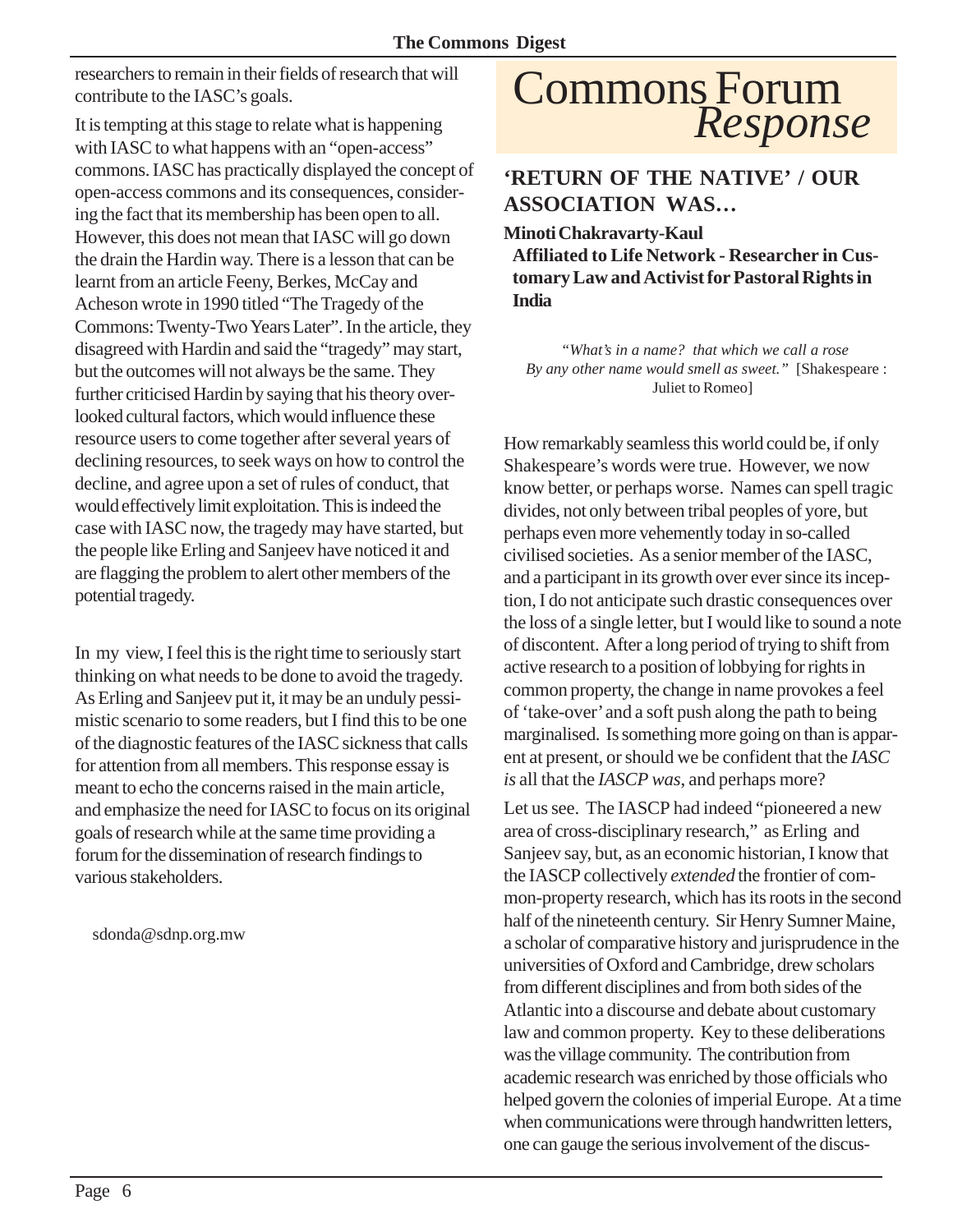sants, all scholars of great repute in their times, who included: Henry Morgan from USA, Erwin Nasse and Georg Maurer from Germany, Fustel de Coulanges from France, Emil de Laveleye from Belgium and Haxt Hausen from Russia and still later Paul Vinogradoff.

Further, the IASCP, true to its origins, set out to study with none of the strict formality of any one discipline, through all the "memorable international and regional conferences", as Erling and Sanjeev point out. On a personal note, I can never forget the very first meeting in 1990 at Duke University, where the atmosphere was one of a dispersed family being united, and for me every name in the first list of members acquired a face. Through the next several international meets there remained this sense of a family reunion, even if the location was in Arctic Bodo! All this was bound to change as the IASCP "consistently broadened and diversified its membership base. And, in the process, it has probably helped to nurture a new breed of young professionals."

Consequently, as Erling and Sanjeev point out, as our "association broadens its scope and size, it also expands its heterogeneity". This is good, but could it also be that the very success of the IASCP, in keeping with its eclectic and boundary-free roots, attracted a range of individuals and organisations whose expectations were beyond the agenda of the IASCP? As a result, the word 'common' used in 'common property' became emphasised, and introduced a plurality of meanings. What can be the consequence of this? An interesting discussion of this point comes from Wittgenstein's Philosophical Investigations I: "Consider for example the proceedings that we call 'games', I mean board-games, card-games, ball-games, Olympic games, and so on. What is common to them all? - don't think, but look! - Look for example at board-games, with their multifarious relationships. Now pass to card-games; here you find many correspondences with the first group, but many common features drop out, and others appear. When we pass next to ball-games, much that is common is retained, but much is lost. … Or is there always winning and losing, or competition between players? Think of patience. … the result of this examination is: we see a complicated network of similarities overlapping and criss-crossing: sometimes overall similarities, sometimes similarities of detail."

Rather as a group of chess players may not be able to relate to a group of football players in discussing the

important elements of their game, has the loss of the unifying theme of 'property' meant that the IASC now lacks a common identity? Without being able to relate to each other, researchers will speak past one another, and not be in a position to have meaningful discussions. And as the senior researchers retire and withdraw, will there remain a theoretical basis across all the groups of the IASC, to tie the membership together?

For these reasons, I wonder if dropping 'property' may not act as a wedge, where there was no disciplinary boundary in the IASCP? Let me explain. "Property" does not only signify *claims,* but also has a corresponding *obligation*. The balancing of obligations with claims was, and continues to be, central to village communities associated with natural and other resources. These obligations are reflected in land tenure. There is thus an aspect of "human order" (Vincent Ostrom) in organising and governing resources. Decisions based on consensus have been the weapons of the weak and have often resisted a "tyranny of the majority". When such order is self initiated and sustained for more than a thousand years, as in Europe and certain countries of the Indo-European language communities, surely there are lessons worthy of research? This perception is shared by others in the field. For example, last year, Barbara Neis's essay about fisheries in Canada had a title "need for historical knowledge for using current knowledge". In other words, context is of the essence. So, when we drop the "property" from the title of the association which studies the commons, are we not perhaps demoting the key importance of associated human ingenuity to organise and govern?

When we made the change we lost a "focal point", and perhaps have weakened practitioners in the field; and here begins the marginalisation process. Owen Lynch hinted at this in his essay. As a lobbyist-researcher, I see my moorings to the IASCP as having come loose, leaving me adrift. As a researcher of CPRs in India, I must obtain records of customary usage from the past centuries to bolster legislative recognition for the protection of rights of pasture of pastoral people, both within and outside forests, and now we are confronted with an obligation to prove that the pastures were indeed *common property*! Without the proof, the commons stood wide open for State acquisition. The contemporary situation lacked protection which only historical precedent could provide.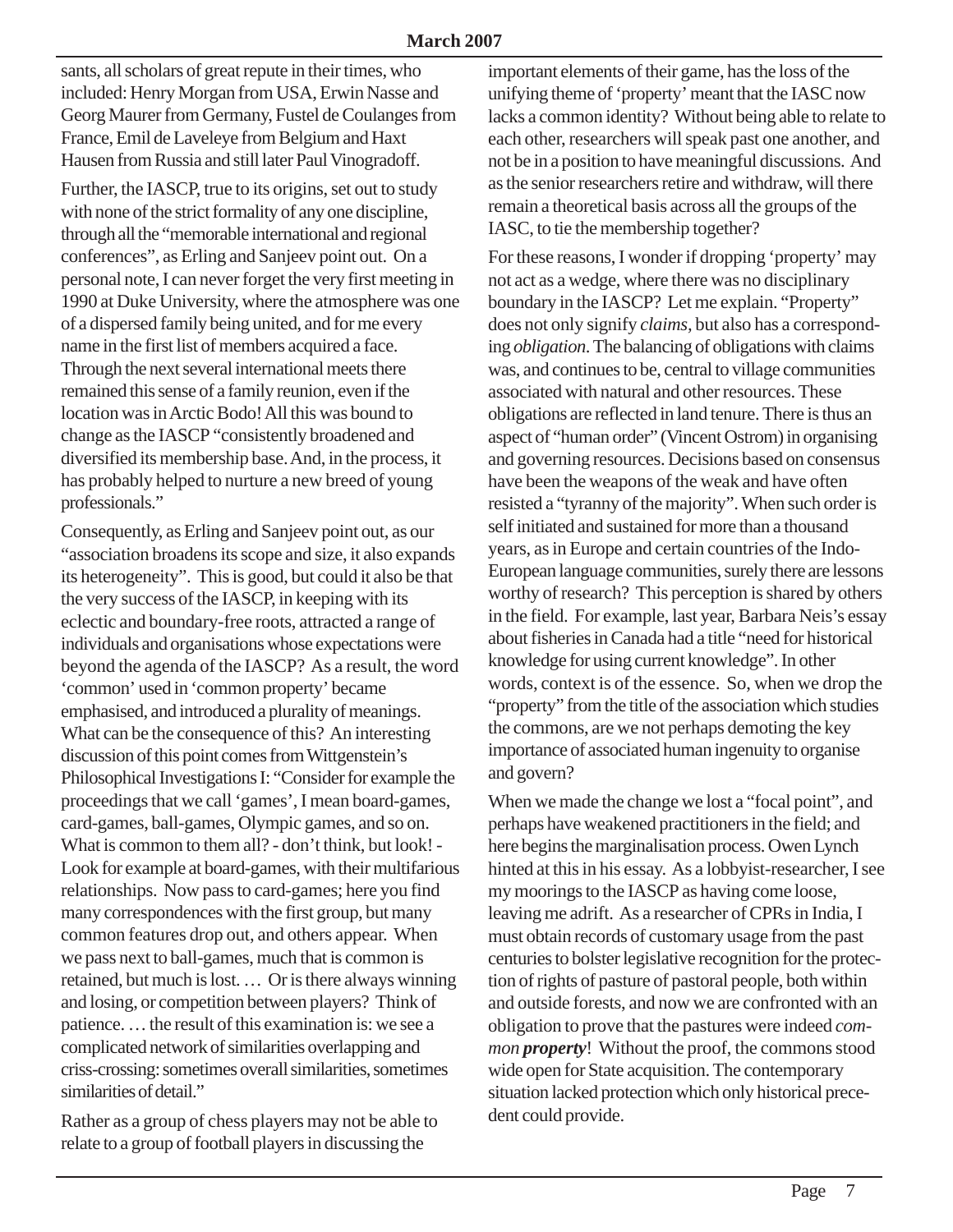To put it another way, apart from the key issue of "continuity and marginalization of parts of the membership," the name change poses a certain danger of demotion of both historical heritage and associated wisdom. There is a sense of shifting our research priorities *away* from critical issues of livelihoods of inhabitants in the developing world, to whom dependence on common property resources both inside villages and in the forests makes a difference between life and death. Researchers and practitioners have often come with great hope to our conferences. It is not enough to hope we will make it all up when we return to our roots in village common lands, which incidentally still *is* common property, at the next conference in Gloucester in 2008!

minoti.chakravartykaul@gmail.com

# Commons Forum *Response*

#### **A Fundamental Re-thinking of Our Association is Needed ...**

**Doris Capistrano**

#### **Executive Council Member, IASC Director, Forests and Governance Programme, CIFOR, Indonesia**

The IASC is indeed a remarkable association; and it has been quite successful. Established with the modest goals of encouraging exchange of knowledge and experience among disciplines, between scholarship and practice, and promoting appropriate institutional design, it ended up contributing to the establishment of a new field of study on the commons. An unmistakeable mark of the Association's success is the mainstreaming of its flagship themes and topics in professional conferences and disciplinary associations, including economics.

In the process, the Association has also managed to retain so much of the openness, collegiality and vitality that have characterized its meetings and events from its earlier years. Pre-biennial meeting workshops focusing on selected topics and analytical techniques have been among the major attractions for the Association's growing and increasingly diverse membership. In addition to the substantive content and analytical tools they provide, these workshops have also been important forums for face-to-face networking, mentoring and mutual learning for young researchers and new comers to the field. Along with the meetings, these serve as mechanisms for developing new cohorts of commons scholars and practitioners, in effect seeding emergent "wiki" communities interested in commons issues. The Association's electronic publications and discussion forums provide ready access to substantive content and facilitate continuing exchanges within sub-groups on topics of common interest within sub-groups.

But success comes with inherent tensions and challenges. Goals and milestones reached are also occasions for pause and reflection — to scan the horizon for the next milestone, revisit old goals, or test new ways of getting there. For the Association, this is a moment of such reflection. Berge and Prakash describe some of the challenges now facing the Association. They point to factors, especially donor funding, which drive the changing composition and dynamics within the Association's membership. They raise concerns about the waning ranks of core academic researchers, the shifting balance towards practitioners and applied research project staff, and wonder if the latter group can fill the gap created by the former. They also worry about the potential migration of innovative young researchers to other associations and conferences, and contemplate the prospect of being seen as, and indeed of becoming, an aging Association among fresh networks in the expanding field of commons research.

The challenges to the Association are real, but the scenario Berge and Prakash paint is perhaps too gloomy if not tinged with a hint of nostalgia. Their scenario glides past some bright spots that cradle the seeds of the Association's future vigour and reinvention. Their scenario also does not consider how connectivity, new modes of collaboration and information sharing are rapidly changing the context within which IASC and other associations operate, and the vastly expanded scope for crafting arrangements in which vital research expertise and talent for innovation can be shared to mutual advantage. Within this evolving context, and as commons research becomes increasingly mainstream, the Association needs to reposition and reinvent itself. The Association would have to anticipate next generation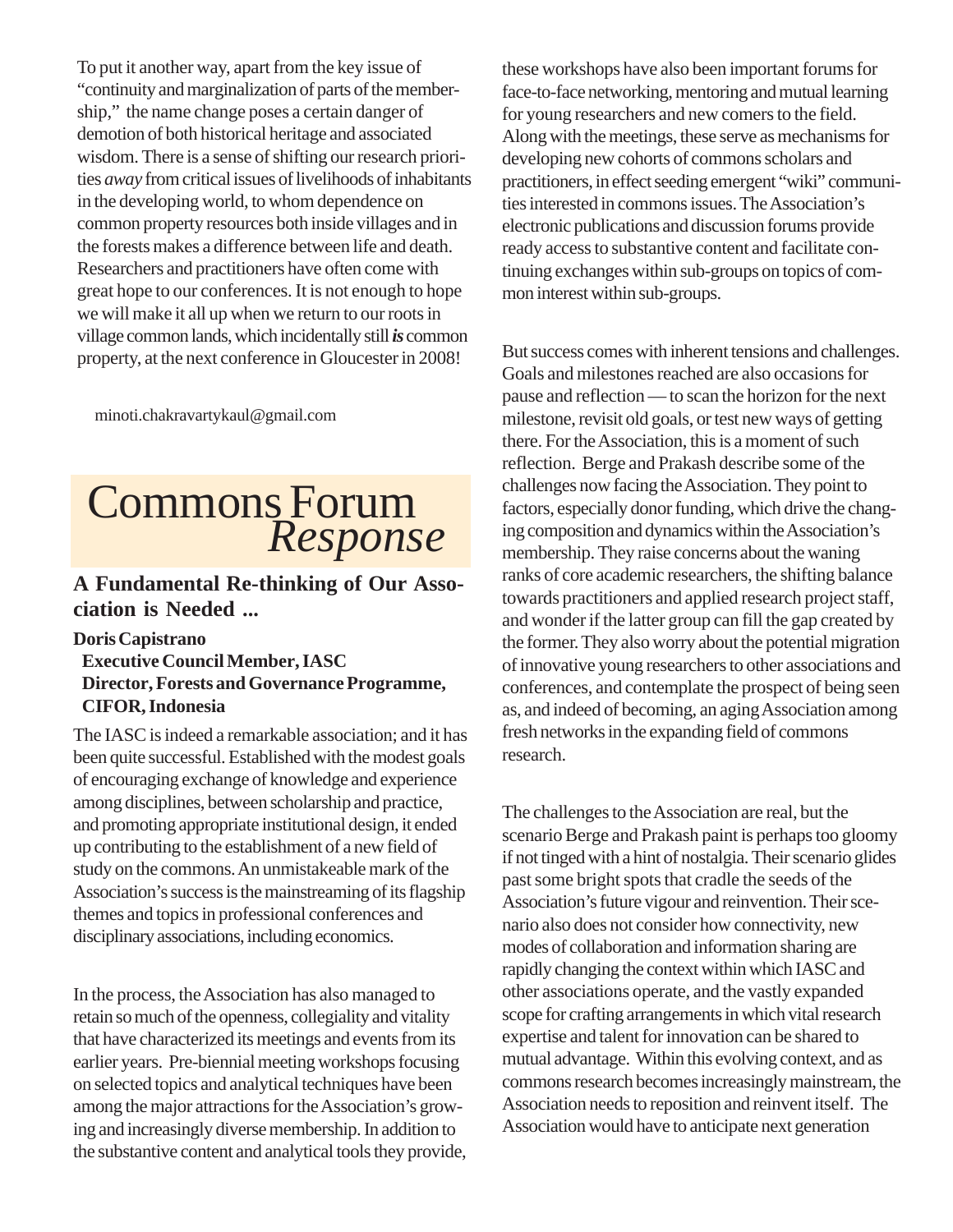issues pertaining to the commons and carve out a new niche at the leading edge.

The enterprise of theory and knowledge generation is increasingly being organized through mass collaboration, open sharing, non-hierarchical peer exchanges and collective action involving scholars and practitioners, certified experts and novices alike. The basic elements of these configurations already exist within the Association. These include current members, cohorts of workshop alumni, "free riders", one-time meeting participants and supporters. These "floating" elements can be harnessed to form a stronger base for a rejuvenated, reinvigorated Association of the future.

In this scenario, the Association's diverse membership and extended network and the rich pool of perspectives and knowledge they represent are likely to be even more important future sources of strength and competitive advantage. A welcoming and nurturing environment will be key to recruiting, engaging and drawing back time and again members to lend their creative energies and capacities to the Association. Professional, disciplinebased associations are less able to provide both the interesting blend of perspectives and environment that have been strong selling points of the Association.

Broader trends in the way knowledge is generated, shared and validated are also blurring dividing lines between academic researchers as generators of theory and knowledge on one hand, and practitioners as users and field implementers on the other. Recruitment of academic researchers and investment in the development of talented young researchers will be necessary to fill gaps created by retiring core researchers and to maintain a critical mass of their expertise within the Association. Part of the gap could also be filled by reaching out to established researchers in other networks and associations with complementary strengths and interests. Collaboration with such associations and networks could mobilize needed theoretical expertise on topics of common interest or pioneer work to address jointly defined novel research agendas.

However, this mode of operation would likely require broadening the Association's focus and framing of commons-related questions in ways that could attract

fugitive research expertise and motivate other associations to collaborate. Collaborative activities could include, for example, co-organizing workshops and conferences, joint publications or shared awards for research on jointly defined seminal topics. The substantive outcomes and the issues surfaced through such activities could create new niches and provide fodder for the IASC's future lines of work.

Funding will continue to be an issue, but this will not be unique to the Association. The difficulty of raising funds especially for secretariat operations is a perennial problem and for which there are no easy solutions. Creative and more vigorous fund-raising would be more fruitful if the Association offers new knowledge products, fresh research on cutting edge issues, or novel twists to longstanding topics of critical importance. Collaboration with energetic new associations could lighten the burden of resource mobilization. Repackaging and adding value to pre-meeting workshops might pay dividends. Incremental innovations to the IASC meeting design, such as more open space formats, could make for more stimulating, less forgettable sessions.

However, prior to the repackaging and fund-raising pitch, a more fundamental rethinking needs to happen. The Association needs to rearticulate its goals and redefine its niche in an increasingly populated field of commons research. The Association now pauses to ponder the possibilities as its scans the horizon and gathers new energy for the exciting times ahead.

#### D.CAPISTRANO@CGIAR.ORG

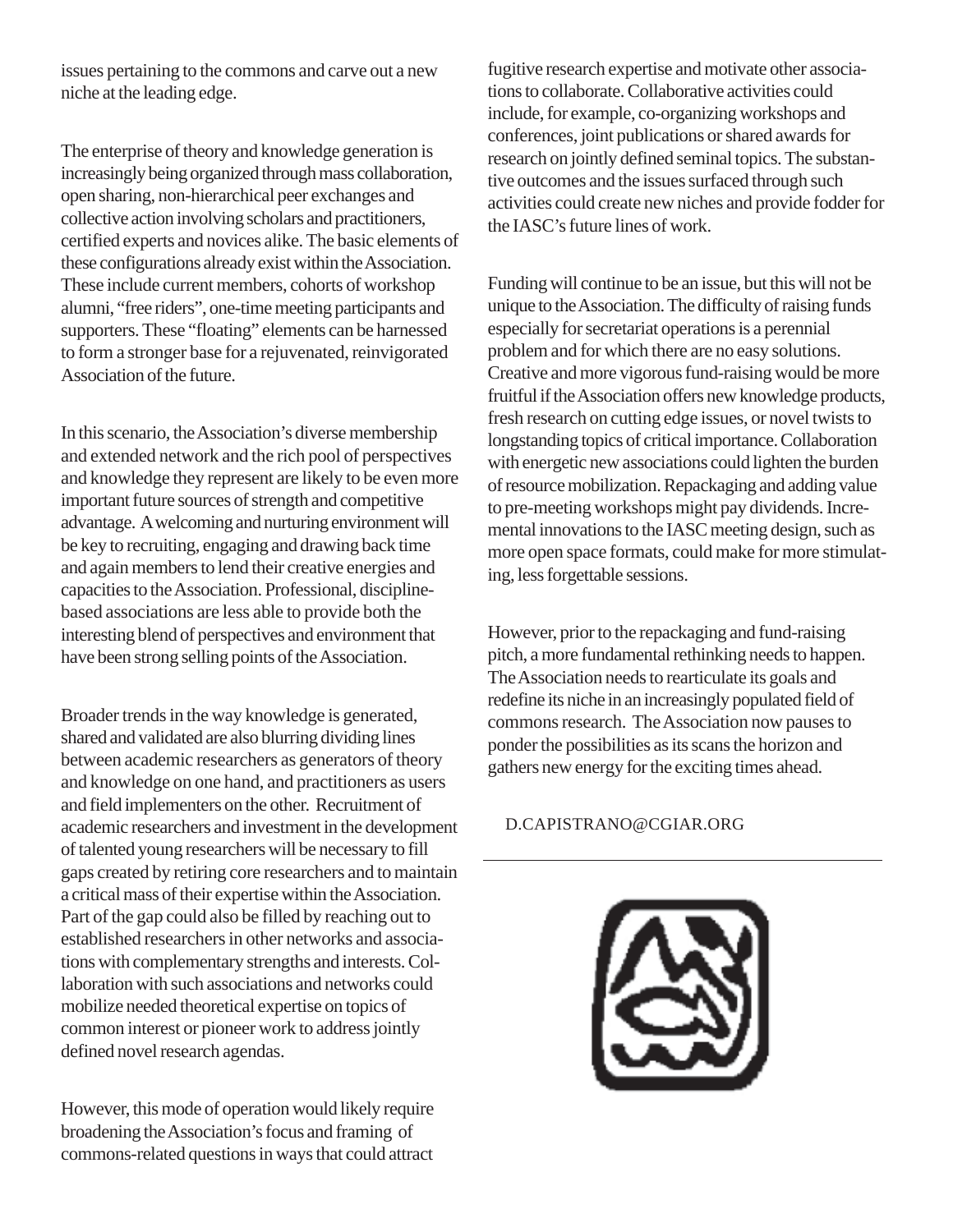### **RECENT PUBLICATIONS**

#### **Charlotte Hess**

#### hess@indiana.edu

#### **Books**

**Baumol**, W. J., and D. L. Robyn. 2006. *Toward an Evolutionary Regime for Spectrum Governance Licensing or Unrestricted Entry?* Washington, DC: AEI-Brookings Joint Center for Regulatory Studies.

**Brosius**, J. P., A. L. Tsing, and C. Zerner, eds. 2005. *Communities and Conservation: Histories and Politics of Community- Based Natural Resource Management*. Walnut Creek, CA: AltaMira.

**Clover**, C. 2006. *The End of the Line: How Overfishing is Changing the World and What we Eat.* New York: New Press

**Dobson**, A., and D. Bell, eds. 2006. *Environmental Citizenship*. Cambridge, MA: MIT Press.

**Drobak**, J. N. 2006. *Norms and the Law*. New York : Cambridge University Press,

**Guha-Khasnobis**, B., R. Kanbur, and E. Ostrom, eds. 2006. *Linking the Formal and Informal Economy: Concepts and Policies*. New York: Oxford University Press.

**Low**, Setha, and Neil Smith eds. 2006. *The Politics of Public Space*. New York: Taylor & Francis.

**Manning**, R. E. 2007. *Parks and Carrying Capacity : Commons Without Tragedy*. Washington, DC: Island Press

**Vatn**, Arild. 2005. *Institutions and the Environment*. Northampton, MA: Edward Elgar

**Von Hippel**, E. 2006. *Democratizing Innovation*. Cambridge, MA: The MIT Press.

#### **Articles**

**Adger**, W. N. 2006. "Vulnerability." *Global Environmental Change* 16:268-281.

**Aguera-Cabo**, M. 2006. "Gender, Values and Power in Local Environmental Conflicts: The Case of Grassroots Organisations in North Catalonia." *Environmental Values* 15:479-504.

**Akpabio**, E. 2006. "Notions of Environment and Environmental Management in Akwa Ibom State, Southeast Nigeria." *The Environmentalist* 26:227-236.

**Alcala**, A., and G. R. Russ. 2006. "No-Take Marine Reserves and Reef Fisheries Management in the Philippines: A New People Power Revolution." *AMBIO* 35:245-254.

**Andersson**, K., and C. C. Gibson. 2007. "Decentralized Governance and Environmental Change: Local Institutional Moderation of Deforestation in Bolivia." *Journal of Policy Analysis and Management* 26:99- 123.

**Aoki**, K., J. Boyle, and J. Jenkins. 2006. *Bound by Law? Tales from the Public Domain*. Durham, NC: Duke Center for the Study of the Public Domain.

**Arunotai**, N. 2006. "Moken Traditional Knowledge: An Unrecognised Form of Natural Resources Management and Conservation." *International Social Science Journal* 187:139-150.

**Axelby**, R. 2007. "It Takes Two Hands to Clap: How Gaddi Shepherds in the Indian Himalayas Negotiate Access to Grazing." *Journal of Agrarian Change* 7:35-75.

**Barnes**, M., J. Newman, and H. Sullivan. 2006. "Discursive Arenas: Deliberation and the Constitution of Identity in Public Participation at a Local Level." *Social Movement Studies* 5:193-207.

**Baumgartner**, S. et al. 2006. "Relative and Absolute Scarcity of Nature: Assessing the Roles of Economics and Ecology for Biodiversity Conservation." *Ecological Economics* 59:487-498.

**Bayramoglu**, B. 2006. "Transboundary Pollution in the Black Sea: Comparison of Institutional Arrangements." *Environmental and Resource Economics* 35:289-325.

**Bednar**, J. 2006. "Is Full Compliance Possible? Conditions for Shirking with Imperfect Monitoring and Continuous Action Spaces." *Journal of Theoretical Politics* 18:347-375.

**Bentrupperbaumer**, J. M., T. J. Day, and J. P. Reser. 2006. "Uses, Meaning, and Understandings of Values in the Environmental and Protected Area Arena: A Conservation of "World Heritage" Values." *Society and Natural Resources* 19:723-741.

**Berger**, T., R. Birner, N. McCarthy, J. Diaz, and H. Wittmer. 2007. "Capturing the Complexity of Water Uses and Water Users within a Multi-Agent Framework." *Water Resources Management* 21:129-148.

**Berkes**, F, and I. J. Davidson-Hunt. 2006. "Biodiversity, Traditional Management Systems, and Cultural Landscapes: Examples from the Boreal Forest of Canada." *International Social Science Journal* 58:35- 47.

**Bhat**, M. G., and R. G. Huffaker. 2007. "Management of a Transboundary Wildlife Population: A Self-Enforcing Cooperative Agreement with Renegotiation and Variable Transfer Payments." *Journal of Environmental Economics and Management* 53:54-67.

**Birendra**, K. C. and S. Nagata. 2006. "Refugee Impact on Collective Management of Forest Resources: A Case Study of Bhutanese Refugees in Nepal's Eastern Terai Region." *Journal of Forest Research* 11:305-311.

**Boda**, Z. 2006. "Respecting the Commons." In *Business within Limits: Deep Ecology and Buddhist Economics*. New York: Peter Lang.

**Bolton**, M. 2007. "Counting Llamas and Accounting for People: Livestock, Land and Citizens in Southern Bolivia." *The Sociological Review* 55:5-21.

**Breckenridge**, L. P. 2006. "Special Challenges of Transboundary Coordination in Restoring Freshwater Ecosystems." *Pacific Mcgeorge Global Business and Development Law Journal* 19:13-32.

**Brenkert-Smith**, H., P. A. Champ, and N. Flores. 2006. "Insights into Wildlife Mitigation Decisions Among Wildland-Urban Interface Residents." *Society and Natural Resources* 19:759-768.

**Bruce**, C. 2006. "Modeling the Environmental Collaboration Process: A Deductive Approach." *Ecological Economics* 59:275-286.

**Bryson**, J. M., B. C. Crosby, and M. M. Stone. 2006. "The Design and Implementation of Cross-Sector Collaborations: Propositions from the Literature." *Public Administration Review* 66:44-55.

**Chokkalingam**, U. et al. 2007. "Community Fire Use, Resource Change, and Livelihood Impacts: The Downward Spiral in the Wetlands of Southern Sumatra." *Mitigation and Adaptation Strategies for Global Change* 12:75-100

**Crosnier**, C. 2006. "Biodiversity and Relevance of Local Practices in the Cévennes Biosphere Reserve." *International Social Science Journal* 187:151-160.

**Damodaran**, A. 2006. "Coastal Resource Complexes of South India: Options for Sustainable Management." *Journal of Environmental Management* 79:64-73.

**Davidson**, D. J. 2007. "Private Property Wrongs: Uncovering the Contradictory Articulations of an Hegemonic Ideology." *Sociological Inquiry* 77:104-125.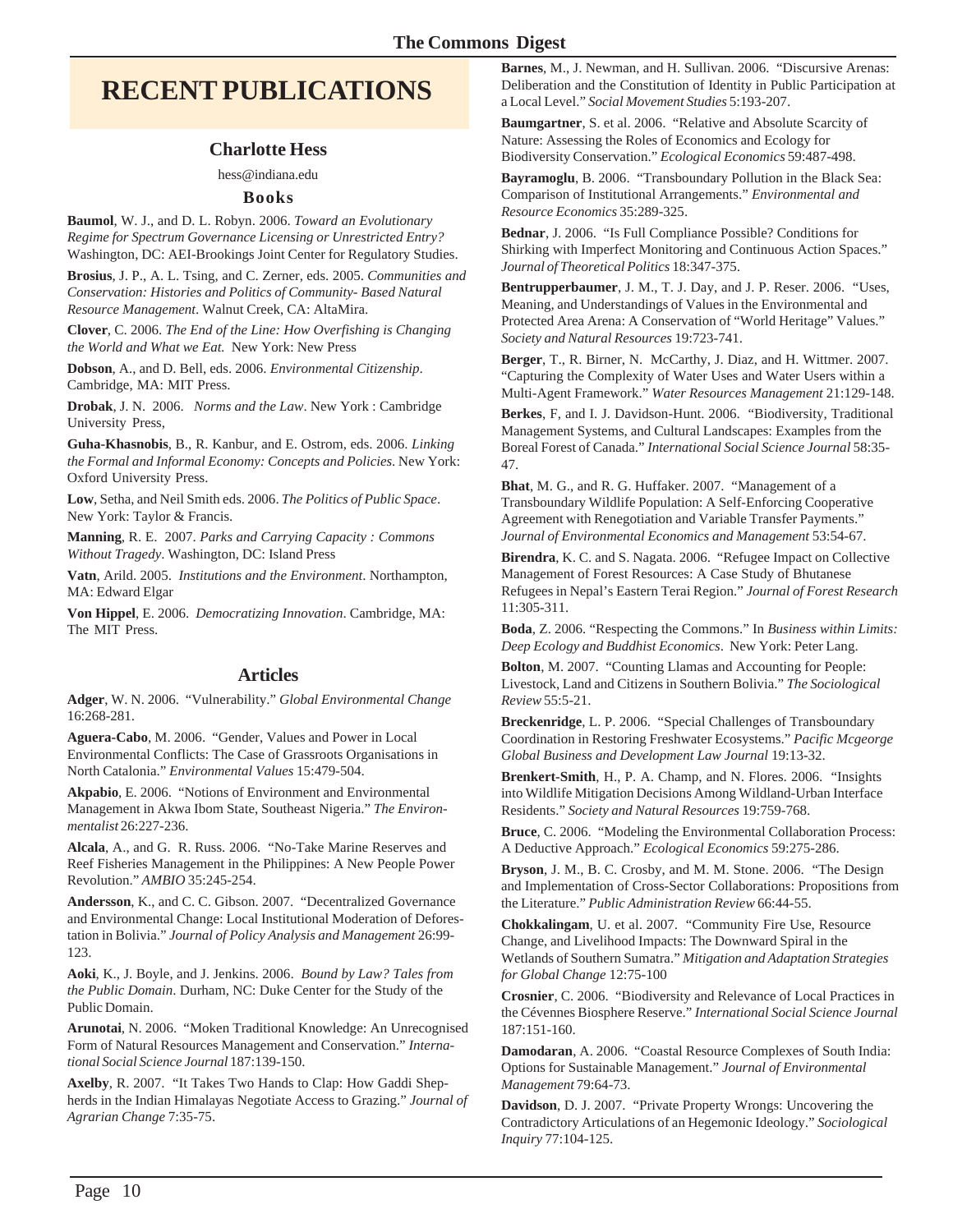**Davies**, J. 2006. "Capitalisation, Commoditisation and Obligation among Ethiopia's Afar Pastoralists." *Nomadic Peoples* 10:29- 52.

**Dorji**, L. E. Webb, and G. Shivakoti. 2006. "Forest Property Rights under Nationalized Forest Management in Bhutan." *Environmental Conservation* 33:141-147.

**Dove**, M. R. 2006. "Indigenous People and Environmental Politics." *Annual Review of Anthropology* 35:191-250.

**Du**, B. et al. 2006. "Methodology for an Urban Ecological Footprint to Evaluate Sustainable Development in China." *The International Journal of Sustainable Development and World Ecology* 13:245-254.

**Ellickson**, R. C. 2006. "Unpacking the Household: Informal Property Rights Around the Hearth." *Yale Law Journal* 116: 226-329.

**Estable**, A. et al. 2006. "Challenges of Participatory Evaluation within a Community-Based Health Promotion Partnership: Mujer Sana, Comunidad Sana- Healthy Women, Healthy Communities." *Canadian Journal of Program Evaluation* 21:25-57.

**Fahey**, L., and V. K. Narayanan. 2006. "Institutional Evolution as an Emerging Focus in Scenario Planning." *Futures* 38:972- 992.

**Foale**, S. 2006. "The Intersection of Scientific and Indigenous Ecological Knowledge in Coastal Melanesia: Implications for Contemporary Marine Resource." *International Social Science Journal* 58:129-137.

**Folke**, C. 2006. "Resilience: The Emergence of a Perspective for Social-Ecological Systems Analyses." *Global Environmental Change* 16:253-267.

**Foss**, K., and N. Foss. 2006. "Entrepreneurship, Transaction Costs, and Resource Attributes." *International Journal of Strategic Change Management* 1:53-60.

**Gallopin**, G. C. 2006. "Linkages between Vulnerability, Resilience, and Adaptive Capacity." *Global Environmental Change* 16:293-303.

**Gatzweiler**, F. 2006. "Organizing a Public Ecosystem Service Economy for Sustainable Biodiversity." *Ecological Economics* 59:296- 304.

**Gelcich**, S., G. Edwards-Jones, M. J. Kaiser, and J. C. Castilla. 2006. "Co-management Policy Can Reduce Resilience in Traditionally Managed Marine Ecosystems." *Ecosystems* 9:951-966.

**Gibbon**, P. 2001. "Cooperative Cotton Marketing, Liberalization and Civil Society in Tanzania." *Journal of Agrarian Change* 1:389-439.

**Glazyrina**, I., V. Glazyrin, and S. Vinnichenko. 2006. "The Polluter Pays Principle and Potential Conflicts in Society." *Ecological Economics* 59:324-330

**Hahn**, T., P. Olsson, C. Folke, and K. Johansson. 2006. "Trustbuilding, Knowledge Generation and Organizational Innovations: The Role of a Bridging Organization for Adaptive Comanagement of a Wetland Landscape around Kristianstad, Sweden." *Human Ecology* 34:573-592.

**Hepcan**, S. et al. 2006. "Public Space Networks as a Guide to Sustainable Urban Development and Social Life: A Case Study of Mugla, Turkey." *International Journal of Sustainable Development and World Ecology* 13:375-389.

**Hermans**, L. M., G. E. van Halsema, and H. F. Mahoo. 2006. "Building a Mosaic of Values to Support Local Water Resources Management." *Water Policy* 8:415-434.

**Heyd**, H., and A. Neef. 2006. "Public Participation in Water Management in Northern Thai Highlands." *Water Policy* 8:395-413.

**Hiwasaki**, L. 2006. "Community-Based Tourism: A Pathway to Sustainability for Japan's Protected Areas." *Society and Natural Resources* 19:675-692.

**Hovik**, S., and M. Edvardsen. 2006. "Private-Public Partnership: An Exceptional Solution in Nature Conservation in Norway." *Local Environment* 11:361-372

**Hviding**, E. 2006. "Knowing and Managing Biodiversity in the Pacific Islands: Challenges of Environmentalism in Marovo Lagoon." *International Social Science Journal* 58:69-85.

**Ivar** Hansen, L. 2006. "Sami Fisheries in the Pre-modern Era: Household Sustenance and Market Relations." *Acta Borealia* 23:56- 80.

**Janssen**, M. A., and E. Ostrom. 2006. "Resilience, Vulnerability, and Adaptation: A Cross-Cutting Theme of the International Human Dimensions Programme on Global Environmental Change." *Global Environmental Change* 16:237-239.

**Jensen**, M. J., J. N. Danziger, and A. Venkatesh. 2007. "Civil Society and Cyber Society: The Role of the Internet in Community Associations and Democratic Politics." *Information Society* 23:39-50.

**Jewitt**, S., and K. Baker. 2007. "The Green Revolution Re-Assessed: Insider Perspectives on Agrarian Change in Bulandshahr District, Western Uttar Pradesh, India." *Geoforum* 38:73-89.

**K'Akumu**, O. A., and P. O. Appida. 2006. "Privatisation of Urban Water Service Provision: The Kenyan Experiment." *Water Policy* 8:313-324.

**Karkkainen**, B. C. 2006. "Managing Transboundary Aquatic Ecosystems: Lessons from the Great Lakes." *Pacific McGeorge Global Business and Development Law Journal* 19:209-240.

**Keremane**, G. B., and J. Mckay. 2006. "Self-Created Rules and Conflict Management Processes: The Case of Water Users' Associations on Waghad Canal in Maharashtra, India." *International Journal of Water Resources Development* 22:543-559.

**Kim**, J., and J. T. Mahoney. 2006. "How Property Rights Economics Furthers the Resource-Based View: Resources, Transaction Costs and Entrepreneurial Discovery." *International Journal of Strategic Change Management* 1:40-52

**Klyza**, C. M., J. Isham, and A. Savage. 2006. "Local Environmental Groups and the Creation of Social Capital: Evidence from Vermont." *Society and Natural Resources* 19:905-919.

**Koontz**, T., and C. W. Thomas. 2006. "What Do We Know and Need to Know about the Environmental Outcomes of Collaborative Management?" *Public Administration Review* 66:111-121.

**Kydd**, A. H. 2006. "When Can Mediators Build Trust?" *American Political Science Review* 100:449-461.

**Leach**, W. D. 2006. "Collaborative Public Management and Democracy: Evidence from Western Watershed Partnerships." *Public Administration Review* 66:100-110.

**Leal**, D. R. 2006. "Saving Fisheries with Free Markets: Avoiding the Tragedy of the Commons." *Milken Institute Review* 8:56-66.

**Leathers**, H. D. 2006. "Are Cooperatives Efficient When Membership is Voluntary?" *Journal of Agricultural and Resource Economics* 31:667-676.

**Lu**, Y. et al. 2006. "The Effectiveness of Incentives in Protected Area Management: An Empirical Analysis." *International Journal of Sustainable Development and World Ecology* 13:409-417.

**Mabee**, H. S. 2006. "Equal Partners? Assessing Comanagement of Forest Resources in Clayoquot Sounds." *Society and Natural Resources* 19:875-888.

**MacLeod**, N. D., and J. G. McIvor. 2006. "Reconciling Economic and Ecological Conflicts for Sustained Management of Grazing Lands." *Ecological Economics* 56:386-401.

**Masschelein**, J., and K. Quaghebeur. 2006. "Participation Making a Difference? Critical Analysis of the Participatory Claims of Change, Reversal, and Empowerment." *Interchange* 37:309-331.

**McAllister**, R. R. J., I. J. Gordon, M. A. Janssen, and N. Abel. 2006. "Pastoralists' Responses to Variation of Rangeland Resources in Time and Space." *Ecological Applications* 16:572-583.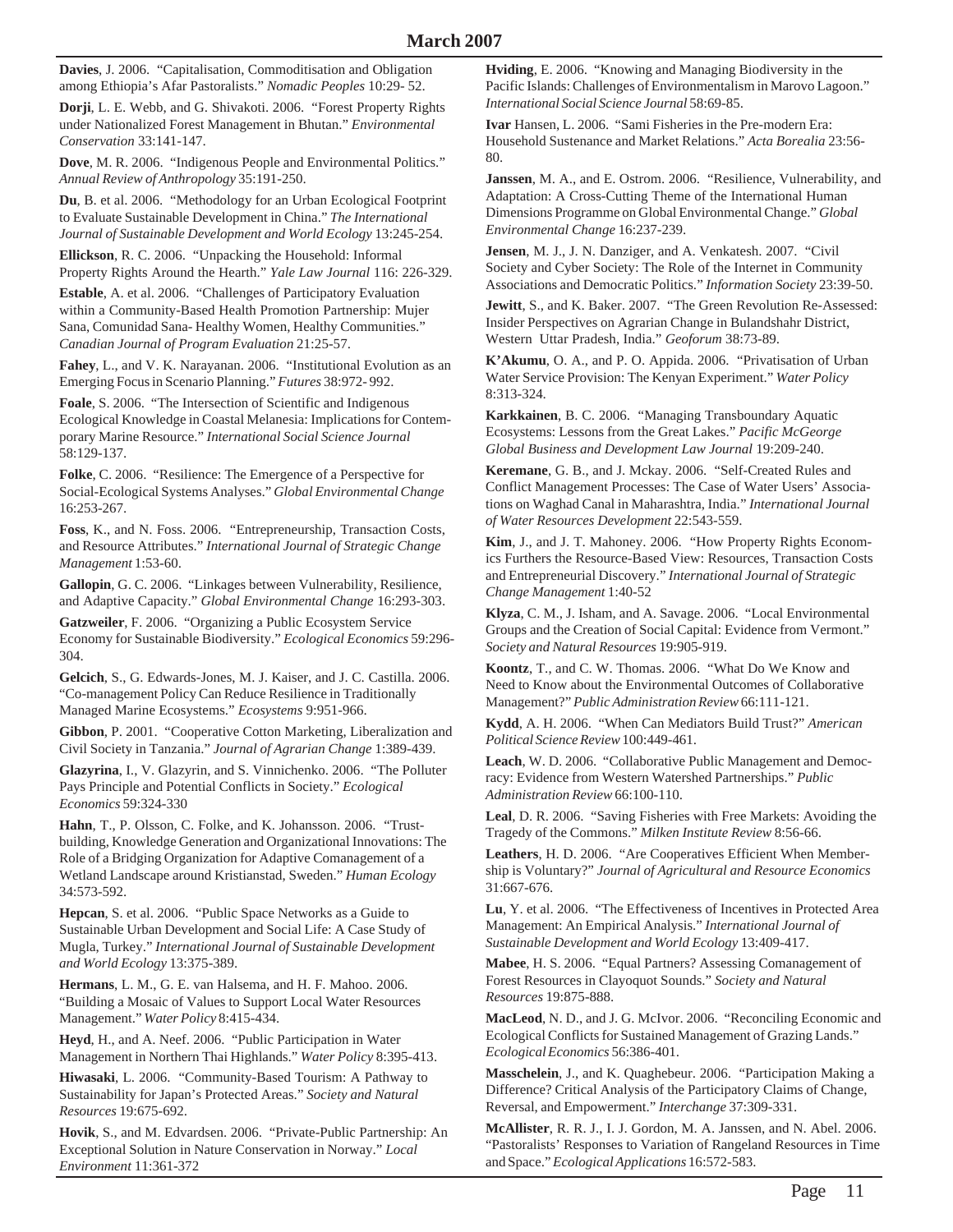**McCandless**, E., and W. T. Christie. 2006. "Beyond Sanctions: Evolving Integrated Strategies to Address Natural Resource-Based Challenges in Post-Conflict Liberia." *Journal of Peacebuilding and Development* 3:20-35.

**McDonald**, K. 2006. "Pakootas v. Teck Cominco Metals, Ltd.: Finding a Sustainable Solution to Transboundary Pollution." *Georgia Law Review* 41:311-348.

**Meagher**, K. 2006. "Social Capital, Social Liabilities, and Political Capital: Social Networks and Informal Manufacturing in Nigeria." *African Affairs* 105:553-582.

**Miller**, M. J. 2006. "Biodiversity Policy Making in Costa Rica: Pursuing Indigenous and Peasant Rights." *Journal of Environment and Development* 15:359-381.

**Montero**, S. G. et al. 2006. "Collaborative Governance for Sustainable Water Resources Management: The Experience of the Inter-Municipal Initiative for the Integrated Management of the Ayuquila River Basin, Mexico." *Environment and Urbanization* 18:297-313.

**Mulvihill**, P. R., R. G. MacDonald, and J. MacMillan. 2006. "Fostering Sustainability in Headwaters Country: Using Bioregional and Social Capital Strategies in Support of Sustainability." *Local Environment* 11:663-682.

**Nazarea**, V. D. 2006. "Local Knowledge and Memory in Biodiversity Conservation." *Annual Review of Anthropology* 35: 317-360.

**Ngara**, C. 2006. "Indigenous Conceptions of Giftedness in Zimbabwe: A Comparison of Shona and Ndebele Cultures' Conceptions on Giftedness." *International Education* 36:46-62.

**Ostrom**, E. 2006. "The Complexity of Rules and How They May Evolve Over Time." In *Evolution and Design of Institutions*. 100- 122pp. C. Schubert and G. von Wangenheim eds. New York: Routledge.

**Ostrom**, E. 2006. "Not Just One Best System: The Diversity of Institutions for Coping with the Commons." In *Researching the Culture in Agri-Culture: Social Research for International Agricultural Development*. Cambridge, MA: CABI.

**Ostrom**, V. 2006. "Citizen-Sovereigns: The Source of Contestability, the Rule of Law, and the Conduct of Public Entrepreneurship: The 2005 John Gaus Award Lecture." *Political Science and Politics* 39:13- 17.

**Patel**, R. 2006. "Regeneration of Teak Forests under Joint Forest Management in Gujarat." *International Journal of Environment and Sustainable Development* 5:85-95.

**Paudyal**, B. R., P. Neil, and G. Allison. 2006. "Experiences and Challenges of Promoting Pro-Poor and Social Inclusion Initiatives in User Group Forestry." *Journal of Forest and Livelihood* 5:34-45.

**Plummer**, R. 2006. "Sharing the Management of a River Corridor: A Case Study of the Comanagement Process." *Society and Natural Resources* 19:709-721

**Prasad**, N. 2006. "Privatisation Results: Private Sector Participation in Water Services After 15 Years." *Development Policy Review* 24:669- 692.

**Quist**, J., and Vergragt, P. 2006. "Past and Future of Backcasting: The Shift to Stakeholder Participation and a Proposal for a Methodological Framework." *Futures* 38:1027-1045.

**Ravindranath**, N. H., K. S. Murali, and P. Sudha. 2006. "Community Forestry Initiatives in Southeast Asia: A Review of Ecological Impacts." *International Journal of Environment and Sustainable Development* 5:1-11.

**Reinert**, E. S. 2006. "Economics of Reindeer Herding: Saami Entrepreneurship between Cyclical Sustainability and the Powers of State and Oligopolies." *British Food Journal* 108:522-540.

**Rhoades**, R. E., and V. Nazarea 2006. "Reconciling Local and Global Agendas in Sustainable Development: Participatory Research with Indigenous Andean Communities." *Journal of Mountain Science* 3:334- 346.

**Rist**, S., and F. Dahdouh-Guebas. 2006. "Ethnosciences: A Step Towards the Integration of Scientific and Indigenous Forms of Knowledge in the Management of Natural Resources for the Future." *Environment, Development and Sustainability* 8: 467-493.

**Roth**, J. H. 2006. "A Mean-Spirited Sport: Japanese Brazilian Croquet in Sao Paulo's Public Spaces." *Anthropological Quarterly* 79:609-632.

**Sandstrom**, C., J. Moen, C, Widmark, and O. Danell. 2006. "Progressing Toward Co-Management through Collaborative Learning: Forestry and Reindeer Husbandry in Dialogue." *The International Journal of Biodiversity Science and Management* 2:326-333.

**Sanginga**, P., R. Kamugiha, and A. Martin, 2007. "Conflicts Management, Social Capital and Adoption of Agroforestry Technologies: Empirical Findings from the Highlands of Southwestern." *Agroforestry Systems* 69:67-76.

**Satria**, A., H. Shima, and M. Sano. 2006. "Politics of Marine Conservation Area in Indonesia: From a Centralised to a Decentralised System." *International Journal of Environment and Sustainable Development* 5:240-261.

**Shannon**, Pat, and Peter Walker 2006. "Community Development and Control in a State-Local Partnership in Aotearoa New Zealand." *Community Development Journal* 41:506-520.

**Sipponen**, M., K. Muje, T. J. Marjomaki, P. Valkeajarvi, and J. Karjalainen. 2006. "Interlocked Use of Inland Fish Resources: A New Management Strategy under Private Property Rights." *Fisheries Management Ecology* 13:299-307.

**Siren**, A. H.. 2006. "Natural Resources in Indigenous Peoples' Land in Amazonia: A Tragedy of the Commons?" *International Journal of Sustainable Development and World Ecology* 13:363-374.

**Smit**, B., and J. Wandel. 2006. "Adaptation, Adaptive Capacity and Vulnerability." *Global Environmental Change* 16: 282-292.

**Soboil**, M. L., and J. G. Sutinen. 2006. "Empirical Analysis and Transboundary Management for Georges Bank Multispecies Fishery." *Canadian Journal of Fisheries and Aquatic Sciences* 63:903-916.

**Suyanto**, S. 2007. "Underlying Cause of Fire: Different Form of Land Tenure Conflicts in Sumatra." *Mitigation and Adaptation Strategies for Global Change* 12:67-74.

**van de Kerkohf**, M. 2006. "Making a Difference: On the Constraints of Consensus Building and the Relevance of Deliberation in Stakeholder Dialogues." *Policy Sciences* 39:279-299

**Victor**, D. G. 2006. "Toward Effective International Cooperation on Climate Change: Numbers, Interests and Institutions." *Global Environmental Politics* 6:90-103

**Walker**, G.B., S. L. Senecah, and S. E. Daniels. 2006. "From the Forest to the River: Citizens' Views of Stakeholder Engagement." *Human Ecology Review* 13:193-202

**Xiuying**, X., M. Tianle, and L. Junchang. 2006. "Study on Forest Property Rights System Reform in Collective Forest Area of South China." *Scientia Silvae Sinicae* 42:121-129.

**Yandle**, T. 2006. "Sharing Natural Resource Management Responsibility: Examining the New Zealand Rock Lobster Co- Management Experience." *Policy Sciences* 39:249-278.

**El Zain**, M. 2006. "Ruling Elite, Frontier-Caste Ideology and Resource Conflicts in the Sudan." *Journal of Peacebuilding and Development* 3:36-48.

**Zeitoun**, M., and J. Warner. 2006. "Hydro-Hegemony: A Framework for Analysis of Trans-Boundary Conflicts." *Water Policy* 8:435-460.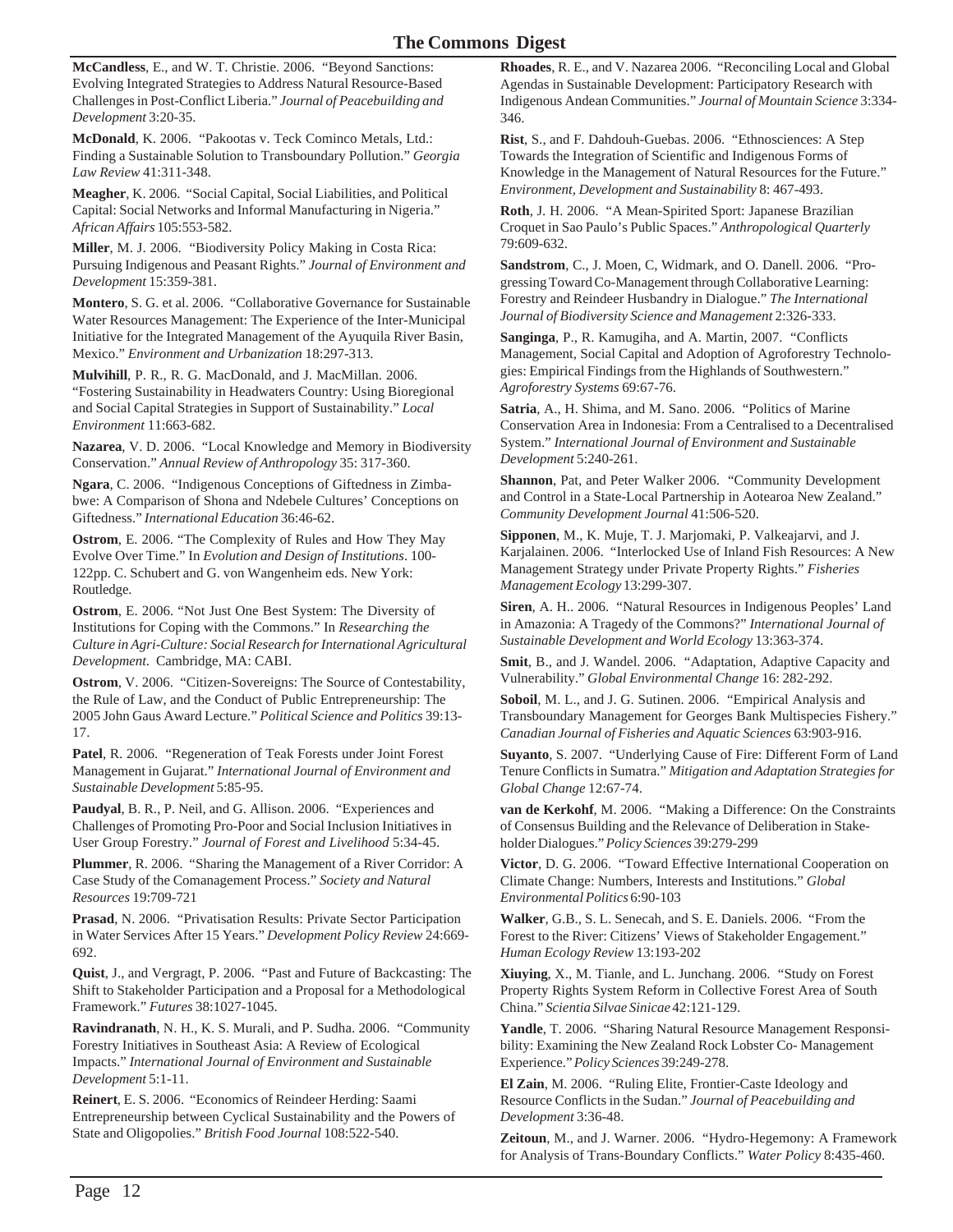# **ANNOUNCEMENTS**

**Send Letters and Announcements** to Alyne Delaney, Editor, Commons Digest, The Institute for Fisheries Management, North Sea Center, PO Box 104, DK-9850, Hirtshals, Denmark. ad@ifm.dk Tel: 45 98 94 28 55 Fax:: 45 98 94 42 68

**For membership, dues, back issues, and missing copies** Michelle Curtain, P.O. Box 2355 Gary, IN 46409 USA Tel: 01-219-980-1433 Fax:: 01-219-980-2801 iascp@indiana.edu

#### **IASC North American Regional Meeting Corner Brook,Newfoundland**

#### *REMINDER*

This is a reminder that abstracts for the North American regional meeting of the IASC, being held in Corner Brook, Newfoundland this summer, are due.

Post-conference field trips have been set and we have a **March 30 deadline for a 4-day field trip to the Great Northern Peninsula of Newfoundland**. We have a limited number of spots available for this trip and are now accepting field trip payment along with online conference registration http://www.swgc.mun.ca/iasc2007/ registration.asp. This trip is available on a firstcome, first-served basis, so if you are interested in signing up for it, please make sure you do it soon.

More information on the field trips is included below.

If anyone has questions, please contact me any time (mrudd@swgc.mun.ca).

Murray Rudd Conference Chair *Conference Announcement*

### **People and the Sea IV: Who Owns the Coast?**

#### **The Centre for Maritime Research (MARE) Amsterdam, the Netherlands 5-7 July 2007**

As coastal populations and economies expand and the use of marine and coastal resources intensifies, governance has become an issue of key concern. In the past decades, international gatherings have recognized space (such as the Law of the Sea) set new policy agendas (such as for integrated coastal zone management) and acted to protect key resources (such as by establishing marine parks and Ramsar sites).

This has altered the ownership and the distribution of rights to resources at local and national levels. Who wins and loses as regimes of resources allocation shift? How can competing claims and objectives be recognized and balanced in governance?

Such questions are addressed in four conference themes:

- 1. Governance
- 2. Space & Ownership
- 3. Culture & Work Worlds
- 4. Innovation in Research Approaches

#### **Keynote Speakers**

#### *Daniel W. Bromley*

Anderson-Bascom Professor of Applied Economics of the University of Wisconsin-Madison, USA

#### *Bonnie J. McCay*

Professor in the Department of Human Ecology, Rutgers University, USA

#### *Yoshiaki Matsuda*

Professor in the Faculty of Fisheries, Kagoshima University, Japan

For more information, see [http://www.marecentre.nl/people\\_and\\_the\\_sea\\_4/](www.iascp.org) [index.html](www.iascp.org)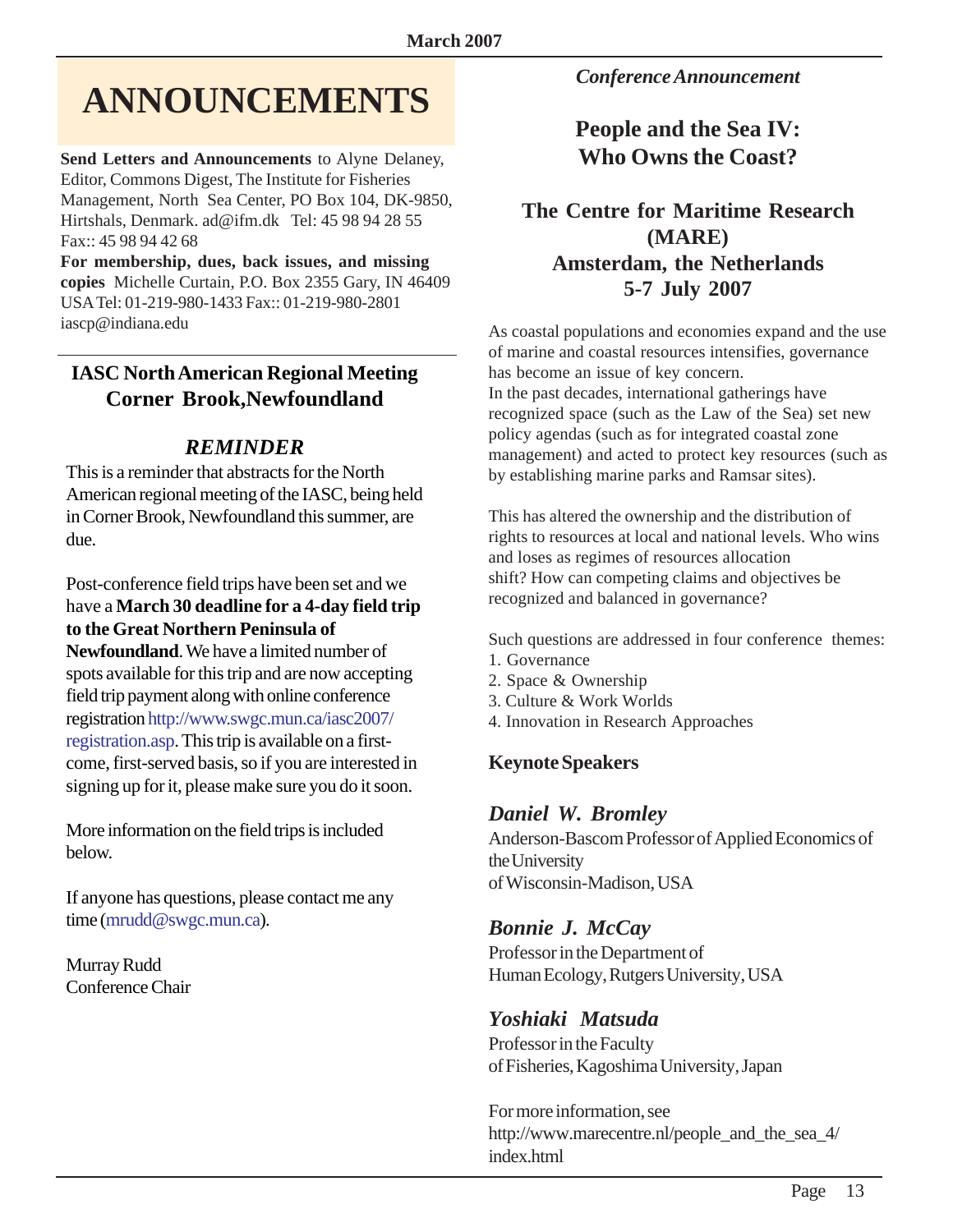#### **Call for Panels, Papers and Posters**

IASC 2007 North American Regional Meeting *Transitions in Defining and Utilizing North American Commons*

> Sir Wilfred Grenfell College Memorial University Corner Brook, Newfoundland July 31 - August 3, 2007

#### **Conference Themes**

· Societal vision, goals, and objectives regarding the Commons and human well being;

· Expanding conceptions of the Commons, including the 'New Commons';

· Reducing conflict, improving management, and increasing efficiency in traditional natural resource

(e.g., fisheries, forestry, agriculture, wildlife, water) sectors;

· Out-migration and eroding human/social capital in resource-dependent rural regions;

· Global benefits versus local costs – sustaining local and regional stewardship capacity;

· Global costs versus local benefits – mitigating the external costs of local resource use;

· International institutions and the Commons (e.g., Kyoto Protocol, NAFO, NAFTA);

· Globalization and market pressures on North American common pool resources;

· Aboriginal perceptions, goals, and governance issues in North American Commons;

· Theoretical and methodological advances in Commons research;

· Commons research – making the transition from information to public policy; and

· Resource management and challenges in Newfoundland and Labrador (e.g., fishery collapses, rural out-migration,

sealing, tourism development, hydroelectric development).

#### **Individual Papers**

#### **Conference Proceedings**

All abstracts and submitted papers will be made available online. All conference paper submissions will be peer reviewed and successful papers will be published in full in an edited conference volume.

#### **Panels, Workshops, Directed Discussions**

Submit an abstract to organize a 1.5 hour concurrent panel session (3 to 4 speakers and session chair), workshop (a practically-oriented session with 2 or 3 speakers, session facilitator, and sufficient time for audience questions), or directed discussion (a facilitator(s) stimulates audience participation on a particular topic). Abstracts should be a maximum of 350 words and include names and affiliations of the organizer and individual presenters.

Abstracts for panels, workshops and directed discussions are due **February 16, 2007**. Confirmation of acceptance will be sent by March 9. Panel session presenters will need to submit an abstract for their individual papers by March 23.

Submit an abstract to give a 20-minute oral presentation. Abstracts should be a maximum of 250 words. Include the name, title and affiliation of each author. Abstracts will be peer reviewed and are due **March 23, 2007**. Confirmation of acceptance of the abstract will be sent by April 27, 2007. **Final papers are due June 22, 2007** (details will be sent to authors upon abstract acceptance).

#### **Posters**

Submit an abstract to present a poster. Abstracts should be a maximum of 250 words. Include the name, title and affiliation of each author. Posters can be used to present research results, case studies, or provide information about practitioner initiatives relating to the management of the Commons. Poster abstracts are due **June 22, 2007**.

#### **Submission of Abstracts**.

All abstracts must be submitted electronically in Word, text, or pdf format.

Abstracts should be submitted to:

Conference Chair, **Murray Rudd**, via email **mrudd@swgc.mun.ca**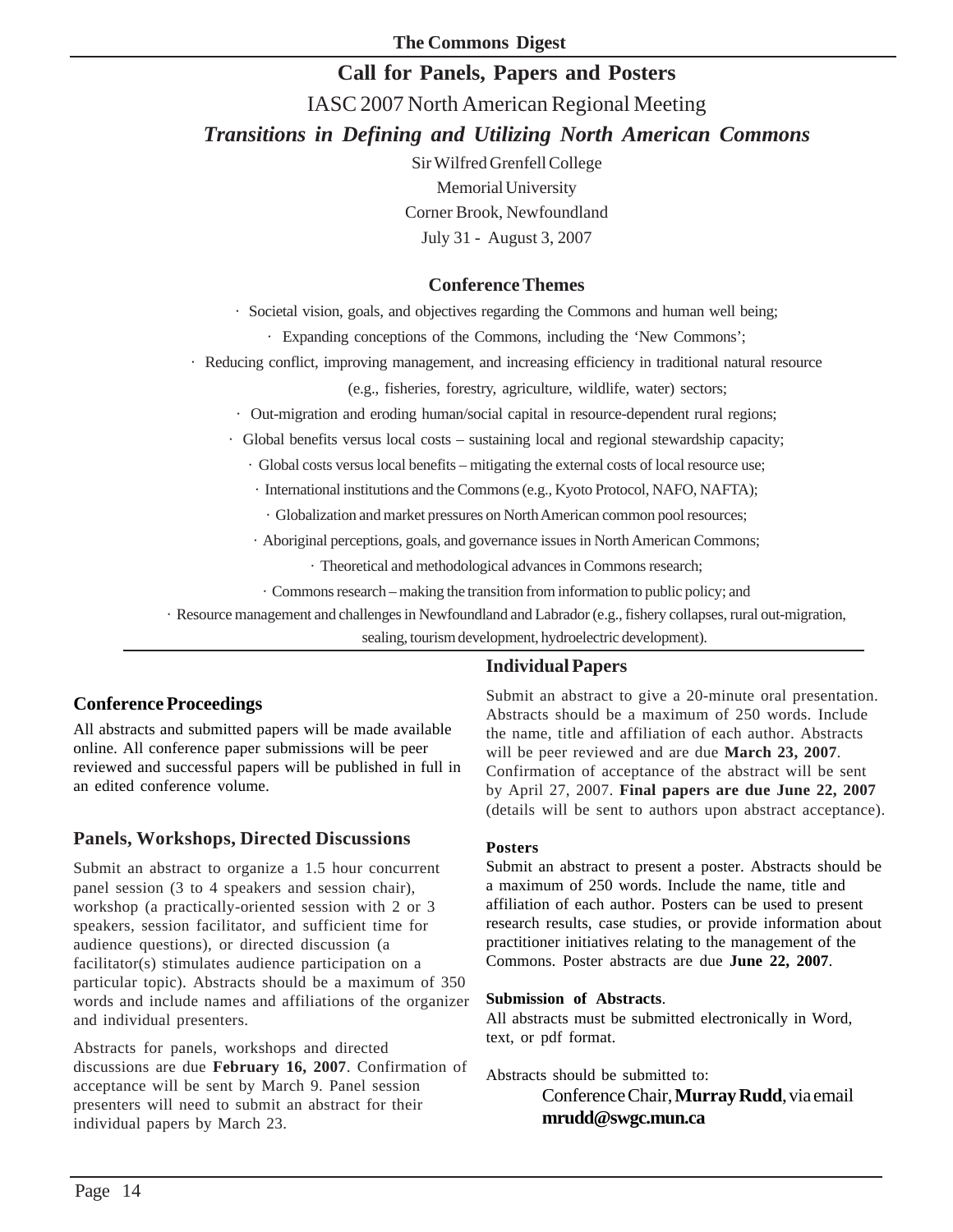**March 2007**

### **Conference Announcement** *ESEE 2007: Integrating Natural and Social Sciences for Sustainability* UFZ - Centre for Environmental Research Leipzig, Germany 5-8 June 2007

#### **The European Society for Ecological Economics** (ESEE) is pleased to invite you to join us in Leipzig, Germany for the 7th biennial international conference of the European Society for Ecological Economics: 5-8 June 2007. http:// www.esee2007.ufz.de

#### Keynote speakers will include: **Elinor Ostrom, Malte Faber, Dick Norgaard, Inge Røpke, Clive Spash,** and **Carl Folke**

The conference will explore contemporary scientific approaches for incorporating the concept of Sustainable Development in research and practice, with a particular focus on the bridging of contributions from the natural and social sciences. It will address a broad range of sustainability topics including loss of biodiversity, human vulnerability to global change and water problems on all geographical and institutional levels.

The aim of the conference is to contribute to a better understanding of societal and natural processes and their interaction through the integration of different scientific methodologies, in order to overcome shortcomings associated with single- and multi-discipline approaches.

Impediments to inter- and trans-disciplinary research will be examined and new research approaches for addressing sustainability questions will be identified.

Registration for ESEE 2007 is now open! **http://www.esee2007.ufz.de/participation registration.html**

#### **PhD Student and Early Stage Researcher Workshop, 3-5 June 2007, Leipzig**

Ahead of the seventh ESEE conference in Leipzig Germany, a special two and a half day workshop will be organized by and for PhD students and Early Stage Researchers. The objectives of this workshop are three fold: (1) strengthen the European Ecological Economics student network (2) expand students' perspectives on interdisciplinary science and the future of Ecological Economics, (3) provide a forum for students to share experiences and stimulate collaboration.

The programme includes lectures by Prof. Richard Norgaard, Dr. Sigrid Stagl and Dr. Martin Drechsler and a field trip in the vicinity of Leipzig. To apply for a place at workshop contact Esteve Corbera (estevecorbera @ telefonica.net). For more information contact Kate Farrell (katharine.farrell @ ufz.de)

**JULY 1, 2007 - JUNE 30, 2008 IASC MEMBERSHIP CARD**

Renew your membership now and you will not miss any of your membership benefits; including: subscriptions to The Commons Digest; discount registration at our nearly annual meetings; conference abstracts, and the opportunity to contribute to the growth of the IASC. Contact the IASC office for additional information or visit our web site.

| <b>MEMBERSHIP INFORMATION:</b>                                                                                                                                                                                                 | Renewal         | New               | (Please check one)                                        |                      |                                            |
|--------------------------------------------------------------------------------------------------------------------------------------------------------------------------------------------------------------------------------|-----------------|-------------------|-----------------------------------------------------------|----------------------|--------------------------------------------|
| Last Name                                                                                                                                                                                                                      | First Name      |                   |                                                           | Middle               |                                            |
| Address:                                                                                                                                                                                                                       |                 |                   |                                                           |                      |                                            |
| City                                                                                                                                                                                                                           | State/Province: |                   | Postal Code/Zip:                                          | Country:             |                                            |
| Email Address:                                                                                                                                                                                                                 |                 |                   |                                                           |                      |                                            |
| <b>INDIVIDUAL MEMBERSHIP*</b>                                                                                                                                                                                                  |                 |                   | CHECK MEMBERSHIP YEAR(s):                                 |                      |                                            |
| \$50,000 or moreUS \$60.00                                                                                                                                                                                                     |                 |                   | $\frac{\text{July 1}}{\text{July 1}}$ 2007- June 30, 2008 |                      |                                            |
| $$20,000 - 49,999$ US \$40.00                                                                                                                                                                                                  |                 |                   | $\frac{1}{2}$ July 1, 2008 - June 30, 2009                |                      |                                            |
| \$19,000 and lessUS\$10.00                                                                                                                                                                                                     |                 |                   | $\frac{1}{2}$ July 1, 2009 - June 30, 2010                |                      |                                            |
|                                                                                                                                                                                                                                |                 |                   |                                                           |                      |                                            |
|                                                                                                                                                                                                                                |                 |                   |                                                           |                      |                                            |
| Total dues payment @ US \$ 10.00 \$                                                                                                                                                                                            |                 |                   |                                                           |                      |                                            |
| *Institutional membership fees are a suggested flat rate of US \$120.00.                                                                                                                                                       |                 |                   |                                                           |                      |                                            |
| <b>PAYMENT INFORMATION:</b>                                                                                                                                                                                                    |                 |                   |                                                           |                      |                                            |
| You can return this card to IASC with:                                                                                                                                                                                         |                 |                   |                                                           |                      |                                            |
| __ A check payable to IASC                                                                                                                                                                                                     |                 |                   |                                                           |                      |                                            |
| ____ MasterCard ___Visa___Discover   Card Number_________________________________                                                                                                                                              |                 |                   |                                                           |                      |                                            |
| For either individuals or institutions, if your financial situation prevents you from making a full                                                                                                                            |                 |                   |                                                           |                      |                                            |
| payment at this time please indicate that and we will contact you.                                                                                                                                                             |                 |                   |                                                           |                      |                                            |
| Signature Signature Signature and the set of the set of the set of the set of the set of the set of the set of the set of the set of the set of the set of the set of the set of the set of the set of the set of the set of t |                 |                   | Exp. Date: $\qquad \qquad$                                |                      | OR Email, phone or fax the information to: |
| THE INTERNATIONAL ASSOCIATION FOR THE STUDY OF THE COMMONS                                                                                                                                                                     |                 |                   |                                                           |                      |                                            |
| P.O. Box 2355 Gary IN 46409 USA Phone: 219-980-1433                                                                                                                                                                            |                 | Fax: 219-980-2801 | e-mail: iascp@indiana.edu                                 | http://www.iascp.org |                                            |